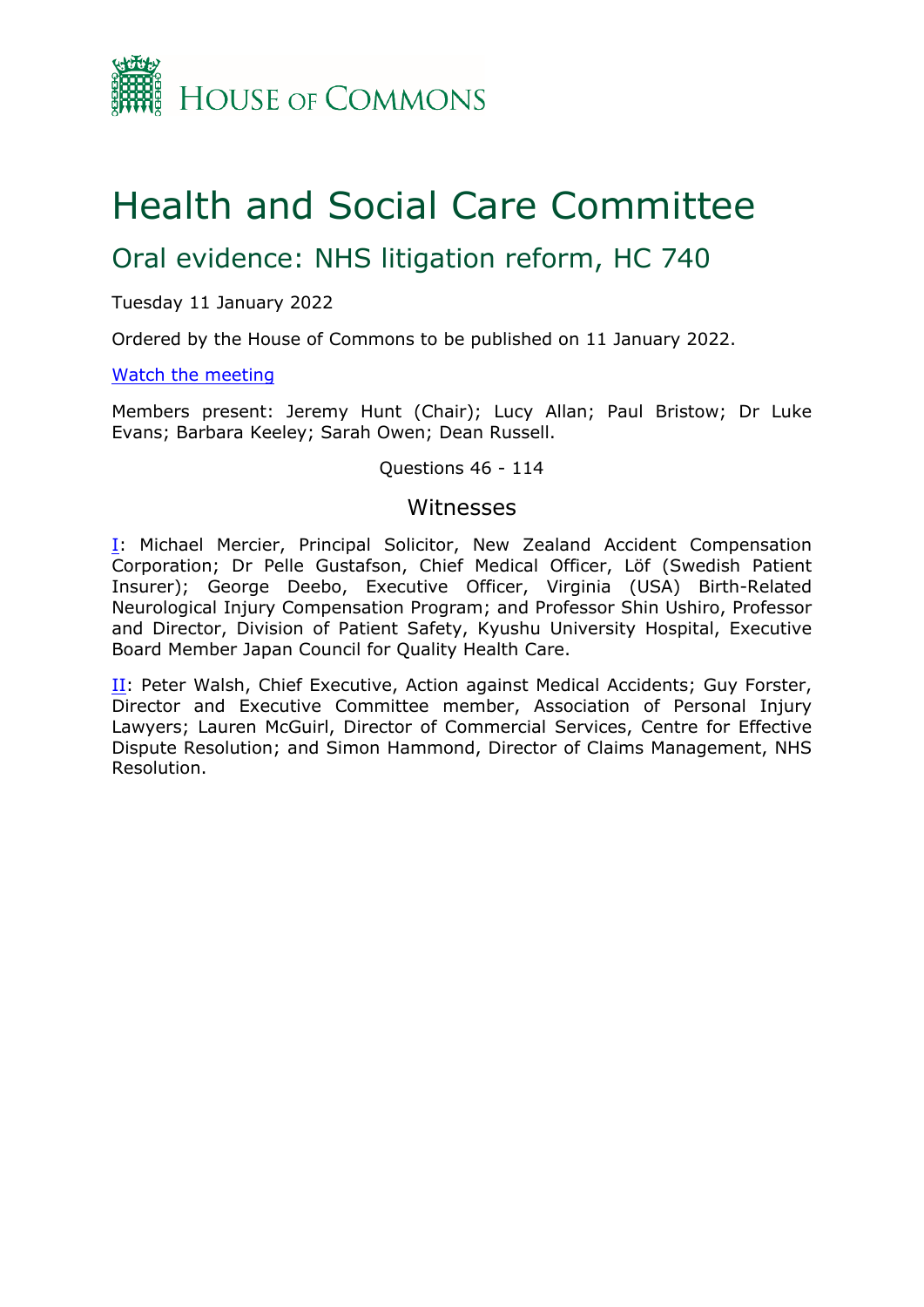

## <span id="page-1-0"></span>Examination of witnesses

Witnesses: Michael Mercier, Dr Gustafson, George Deebo and Professor Ushiro.

Q46 **Chair:** Good morning, happy new year and welcome to the second evidence session of the House of Commons Health and Social Care Select Committee's inquiry into whether we need to reform the way the NHS handles litigation and clinical negligence claims.

We are very troubled on the Committee by the fact that last year we paid £2.2 billion in new litigation claims and incurred liability of over £8 billion in future claims. We want to ask whether this is the best way to spend our very precious health resources. We want to learn whether other countries do things better. In our first session, we heard about some of the problems with our current system, particularly from families who had experienced harm and had been let down by the system.

This morning, we are going to look at what happens in other countries and see what we can learn. We will hear later from those who help patients seek compensation and mediate disputes, as well as from NHS Resolution, which manages claims for the NHS. First, I welcome our very distinguished panel of international experts.

Joining us from New Zealand is Michael Mercier from the Accident Compensation Corporation of New Zealand. It is 11 in the evening in New Zealand. We are delighted that you are joining us, Michael—thank you very much indeed. George Deebo is the executive officer of the Birth-Related Neurological Injury Compensation Program in Virginia, in the USA. Professor Shin Ushiro is professor and director of the Division of Patient Safety at the Kyushu University Hospital in Japan and executive board member of the Japan Council for Quality Health Care. We welcome back to the Committee from his log cabin in Sweden Dr Pelle Gustafson of the Swedish patient insurer Löf. We are really grateful to have you here today, and thank you for taking the trouble and sparing the time.

Let me start, if I may, with an old friend of the Committee, Dr Gustafson. I want to explore the Swedish system in more detail. When you last spoke to us, Pelle, you said that part of the reason for the lower level of neonatal deaths in Sweden, which is about half the rate of the UK, was that your system supports medical staff in acknowledging when something has gone wrong and improving things so that the same mistakes do not happen again. Other people have said to us that there are other reasons why that happens in Sweden: it is a more equal society, you have a lower proportion of higher-risk births, and there are other demographic reasons why that difference might be the case.

To what extent is it your legal system, and the fact that it is easier to access compensation and that you reduce confrontation between patients and the medical system, and to what extent is it Swedish society that means you have a dramatically better safety rate?

**Dr Gustafson:** Of course, there are two parts of it. Each and every country and each and every healthcare system goes into a situation from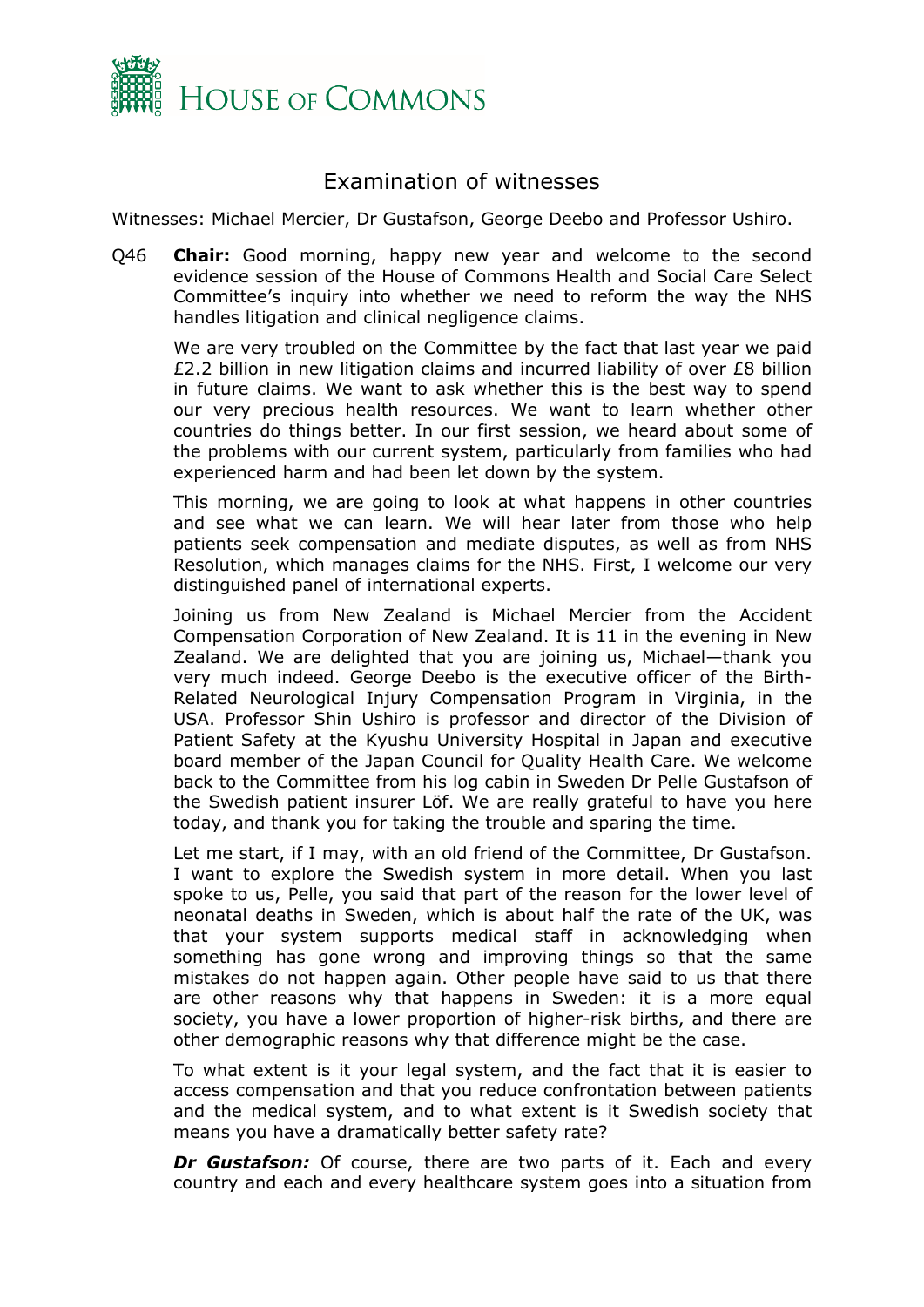

where they are and so on, but every system can be improved. This is part of the explanation of the decreasing numbers of both baby injuries and maternity injuries—mostly pelvic floor injuries—but wherever you start from, you can always improve. The way we have worked together with the professional organisations is not the only contributor to the development that we see in Sweden, but I would say that it is a major contributor, in that we work together with the professionals. From wherever we start, we always try to improve. I think that holds for each and every country all over the world; you can always improve.

Q47 **Chair:** Give us some sense of the issue of high-risk pregnancies. The main argument that people who do not want to change our system in the UK come back with is, "Ah yes, but in the UK we have a higher proportion of higher-risk births for all sorts of demographic reasons." Can you tell us whether your logic applies to that category of birth as well? Obviously, you must have some higher-risk births in Sweden.

*Dr Gustafson:* Yes, we have. The statement could easily be refuted by saying that wherever you start from, and especially if you have a large proportion of high-risk pregnancies, the reason to do something is so much larger than what you do and where you do it. It is, of course, dependent on the reason for having such a large proportion of high-risk pregnancies.

The notion that you cannot, or should not, do anything because you are more or less well-off when you start is very hard for me to understand. Wherever you start from, you can always do something. If you have a higher risk of a pregnancy ending up badly, the reason to do something is so much larger, at least in my opinion. I think that statement or that notion is quite easily refuted. You can always do something.

Q48 **Chair:** Thank you. One more question for you. We often talk about Sweden, but I have been upbraided in the past by Danish colleagues who say, "We also have a very good system in Denmark," and that it is just as good as the one you have in Sweden. Can you tell us about what your Scandinavian colleagues do, to your knowledge? Is it a reasonably similar approach to the approach you take in Sweden, or are there some important differences?

*Dr Gustafson:* There are more similarities than disparities. The explanation goes back to the early 1970s, when the systems were built up in all of the Nordic countries more or less at the same time, and actually more or less by the same group of people. The basis is some kind of insurance-based solution. Exactly how it is run differs from country to country. In Sweden, we have a national patients insurance company. In Norway the scheme is very similar, but the way they handle it is actually part of the Government system. In Denmark, it is more of an investigation committee. In Finland, it is a group of insurance companies, but the principles and the insurance terms and requisites are very much the same.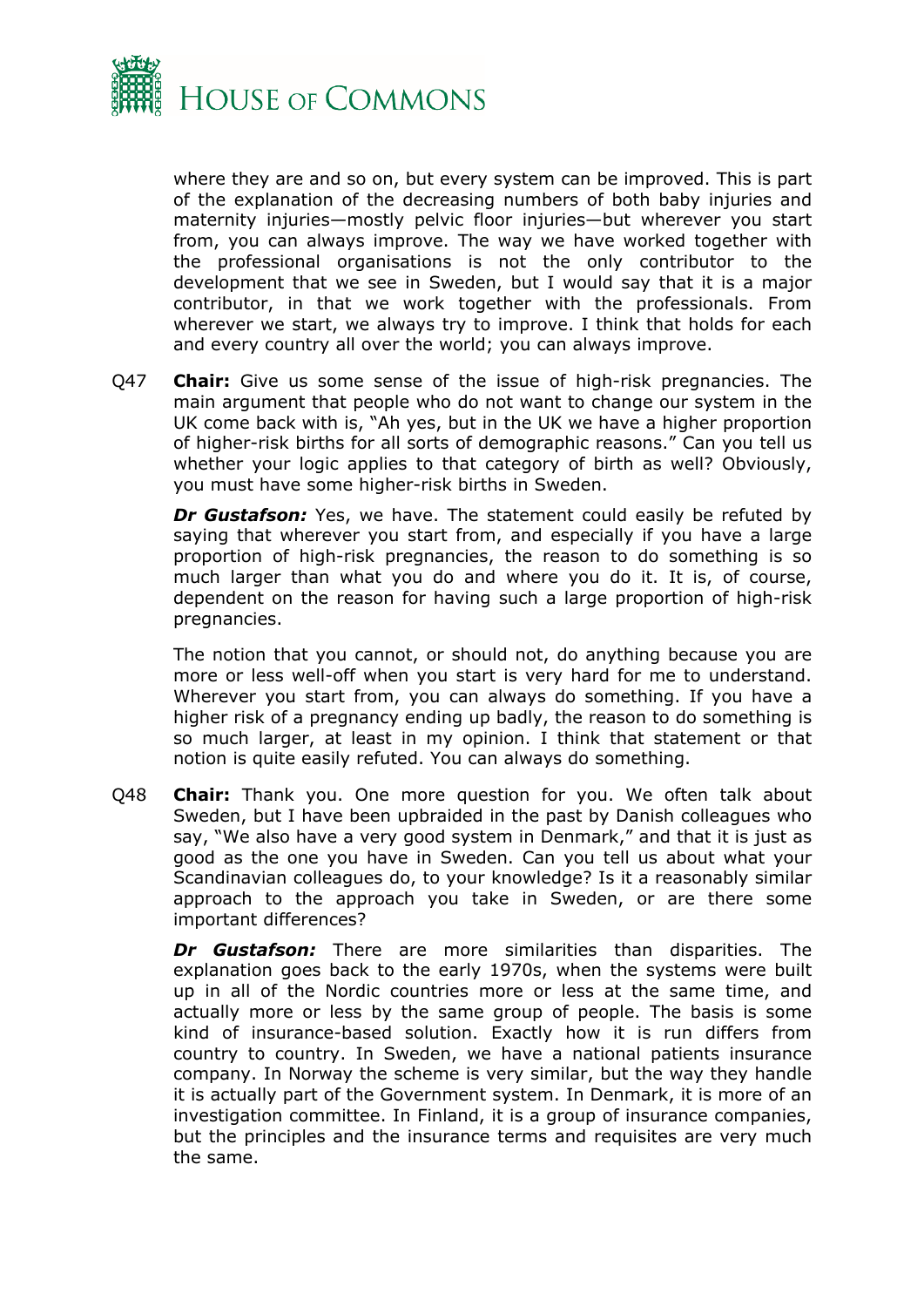

We work preventively, which is somewhat different, and it very much depends on what we can do. I think we are the most free to do something, as we are an independent insurance company and not a state or Government institution. It is correct to say that the Danes are doing a lot of work too, but they have not worked in exactly the same way as we do. In all Nordic countries, some kind of preventive work is going on.

**Chair:** Thank you.

Q49 **Dr Evans:** I have a very quick question to follow up on that, Dr Gustafson. In a broad spectrum across the world, if you would like to aspire to someone, as Sweden, which country or countries would you hold at the very top of the pillar and why?

*Dr Gustafson:* If you take all preventive work as regards patient safety, I would say that I am personally very impressed by Scotland. In Scotland, you have a long-standing tradition of working. You have development in the right direction. You have a system that is fairly equal all over the place and you also have improvement activities going on. I am very impressed by Scotland.

I would also say that I am quite impressed—you must not take this as bragging—by the Nordic countries as an example of what you can do and how you can do it. I think there are things to learn from what we do in the Nordic countries. I do not want to point at Sweden especially, but I think the prerequisites of the Nordic systems and the way they allow you to work with those issues is a good one.

Q50 **Dr Evans:** It is no coincidence that you are on the panel.

*Dr Gustafson:* I am particularly impressed by the Scottish work over the last 10 years. There are a lot of things that we, in the Nordic countries, can learn from Scotland too.

Q51 **Chair:** When I was Health Secretary, I tried to persuade the head of patient safety in Scotland to come to England, but unfortunately I was unsuccessful. Thank you very much. We will come back to you, Pelle, but I would like to go to Michael Mercier in New Zealand.

Thank you so much for joining us. New Zealand has a slightly different system from Sweden. Sweden's compensation is payable on the basis of harm being avoidable, but in New Zealand it is a no-fault system so it is an even lower threshold. Could you explain how the Accident Compensation Corporation works? Explain how that threshold works and, in particular, whether there is any evidence that it has helped to reduce overall levels of patient harm.

*Michael Mercier:* In terms of what we are talking about, it is treatment injury that our legislation provides for that is the relevant thing we cover for. It is important to note that there are two steps for ACC. One is to get cover for the injury you have suffered. Secondly, once you have cover, you get a series of entitlements for that injury.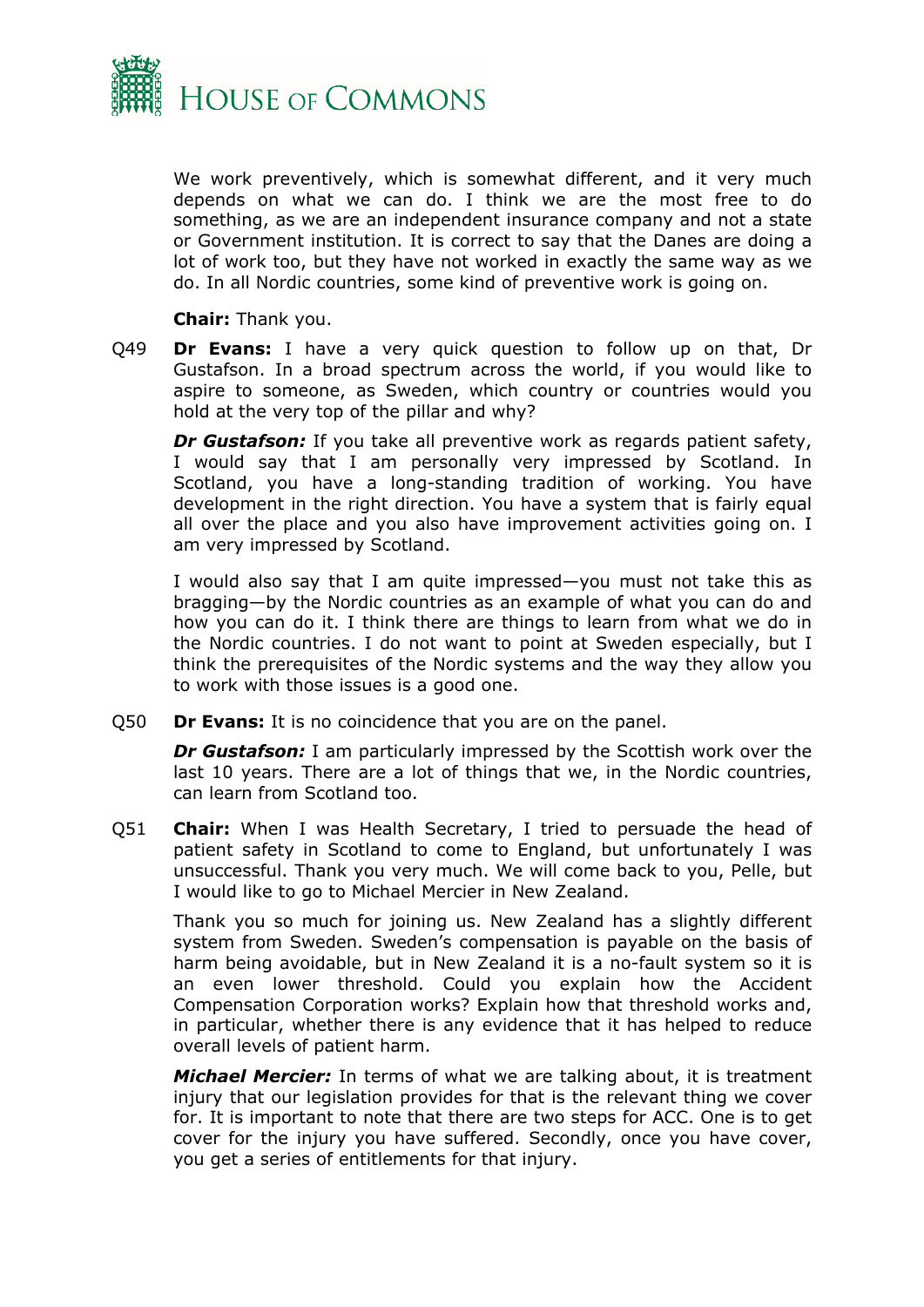

Taking the first step, the treatment injury concept is a relatively new concept. We brought that in in 2005. Yes, it is a very low threshold. It basically means that if you have been hurt, or suffered injury during treatment and that treatment is not an ordinary consequence, was not a necessary part and was not wholly or substantially due to your underlying condition, you will get what we call cover. That will then be the gateway to get the various entitlements that flow from that.

The important thing about the New Zealand system is that it is an exclusive system, in that it takes away civil litigation rights. Apart from exemplary damages, you cannot sue for compensatory damages for any personal injury that ACC has given you cover for. I mention that because I think it is important, in that it helps to gain the co-operation of the health sector to put in claims for things that, if it was in a civil litigation system, they would be very reluctant to do. If we had an option to sue in New Zealand, I think there would be more reluctance for providers to actually say, "This patient has been hurt, I am putting a claim in and I am the one that did the treatment."

Hopefully, we have moved away from that in New Zealand since 2005. Prior to that we had what was called medical misadventure. That was a concept that originated in 1975; 15% of medical misadventure was medical error, so it was located in medical negligence concepts. In 2005, Parliament was making a real step to get away from that punitive faultbased or semi-fault-based system to gain co-operation and support from the health sector in order to get a better focus.

That brings me to your second question. It is not really a yes or no answer. What it has done is enable us, with the number of claims that have come forward, to say, "Here is where we need to put our focus on patient safety." Those of you who have read our treatment patient safety report for 2021, which is on our website, will know that we focus on six injury areas. We have those areas because of the number of claims that we have. They are either very high-cost claims or claims that have disproportionate numbers for what you would expect.

Q52 **Chair:** The main argument against the New Zealand system—it is one that I heard when I was Health Secretary—is that, because you effectively automatically give compensation to everyone, there is a lot of what people in the Treasury would call deadweight costs. Those are people who, in our current system in the UK, or in England, do not make a claim but would automatically get a claim under the New Zealand system. The concern is that the New Zealand system ends up being very expensive. Is that a concern that is echoed in New Zealand?

*Michael Mercier:* Not really, because when you look at the statistics only 68% of the claims that are made get accepted. Perhaps the main factor why a claim does not get accepted is that there simply is no evidence that an injury has been suffered; a person lodges a claim but they are unable to establish that there has actually been an injury suffered.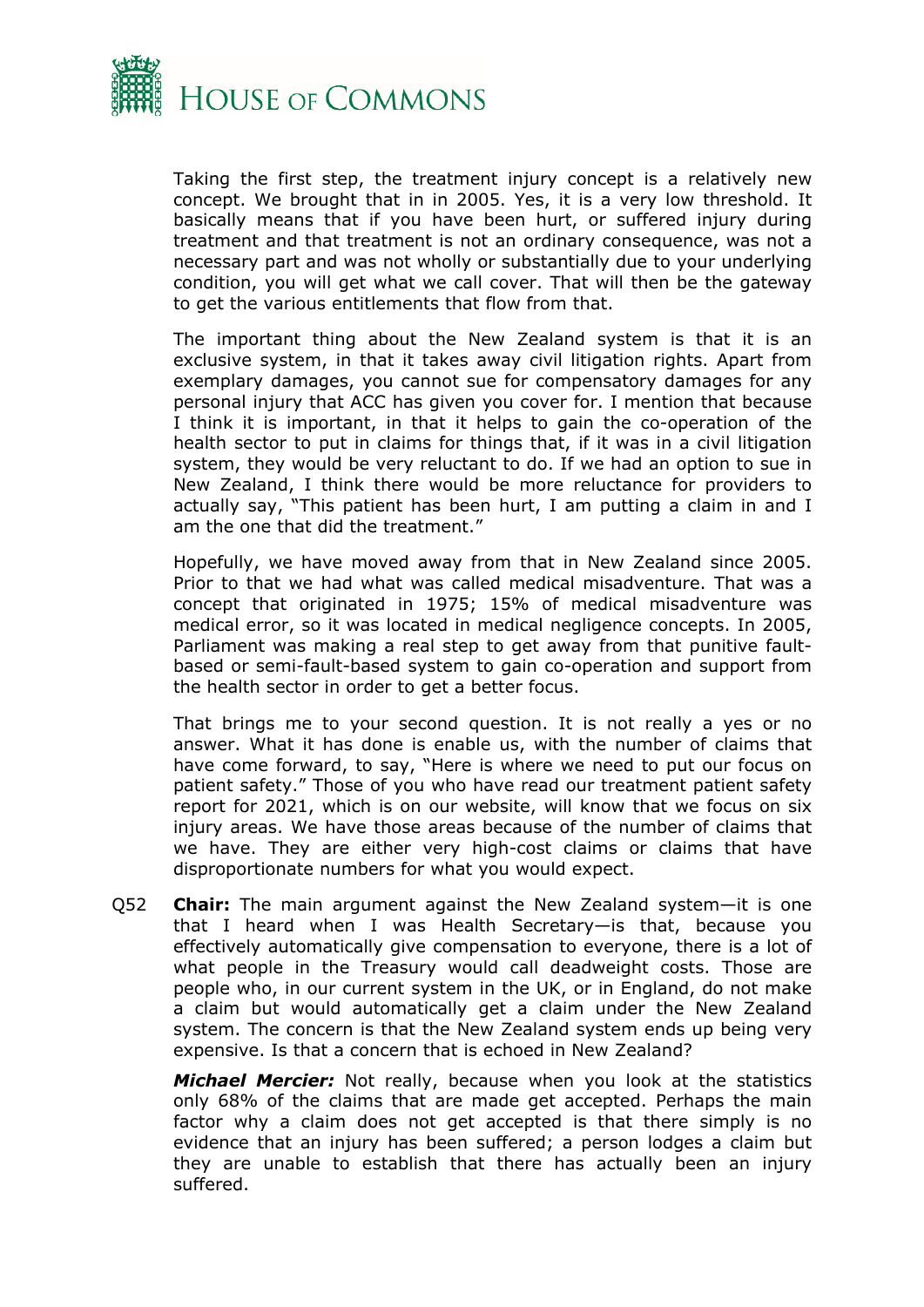

First, I would say, no, I do not think it is a situation where, because everyone is accepted, we have more claims. They are not. That is the answer to that. One thing about the additional claims—a very interesting statistic—is that entitlement claims, which are the ones that go through to costs where a person gets weekly compensation or attendant care, home help support and that kind of thing, are going down compared to the ones that are coming in. That means that the figures seem to show that we are getting more claims, but they are not serious claims. The serious claims seem to be going down. The ones that actually cost money seem to be going down.

Q53 **Chair:** Do you think that is because the system is learning the patient safety lessons that arise from those serious claims?

*Michael Mercier:* It is too early to draw that conclusion, but certainly that is where we would like to see it going. For instance, one area particularly in the six areas that we are focusing on is prescription medication, particularly for foetal anti-convulsive. We are seeing those rates decline. There is not really any definite evidential support for that, but we would like to think it is because of the patient safety and preventive information that is being produced, not just by ACC but by various organisations, about medication and pre-birth medication. That is one area, particularly, that is an indication that we are having success in having the claims and having the information that those claims give us, and being able to target those particular injuries to have a positive effect on outcomes.

Q54 **Chair:** Thank you. I would like to go in the other direction around the world, if I may, to George Deebo, who is kindly joining us from Virginia. I want to ask you about the Virginia birth injury programme. As I understand it, this was originally set up to deal with spiralling clinical negligence claims that were even deterring some physicians from practising in the area because they were worried about the high risk of claims and the risks to them personally.

I think we can all understand that having a system like you have operated in Virginia could control the total cost of a system. The very specific question I want to ask you, because we do not have an insurance-based system in the UK, is, what has been the impact on the incidence of those events? Has the introduction of your scheme in Virginia led to better rates of patient safety and lower incidence rates of harm?

*George Deebo:* That is a good question. I am not sure I can speak as directly to that as I would like to because, as an administrator, we do not really get into that part of the programme so much. We are more on the administrative side of it, administering the benefits to families.

What I can tell you is that the programme is about 35 years old and the number of entries seems to have levelled off at about eight to 10 per year. That has been pretty steady for the last 15 or 20 years. I have been with the programme for 20 years, and for at least the last 10 years it has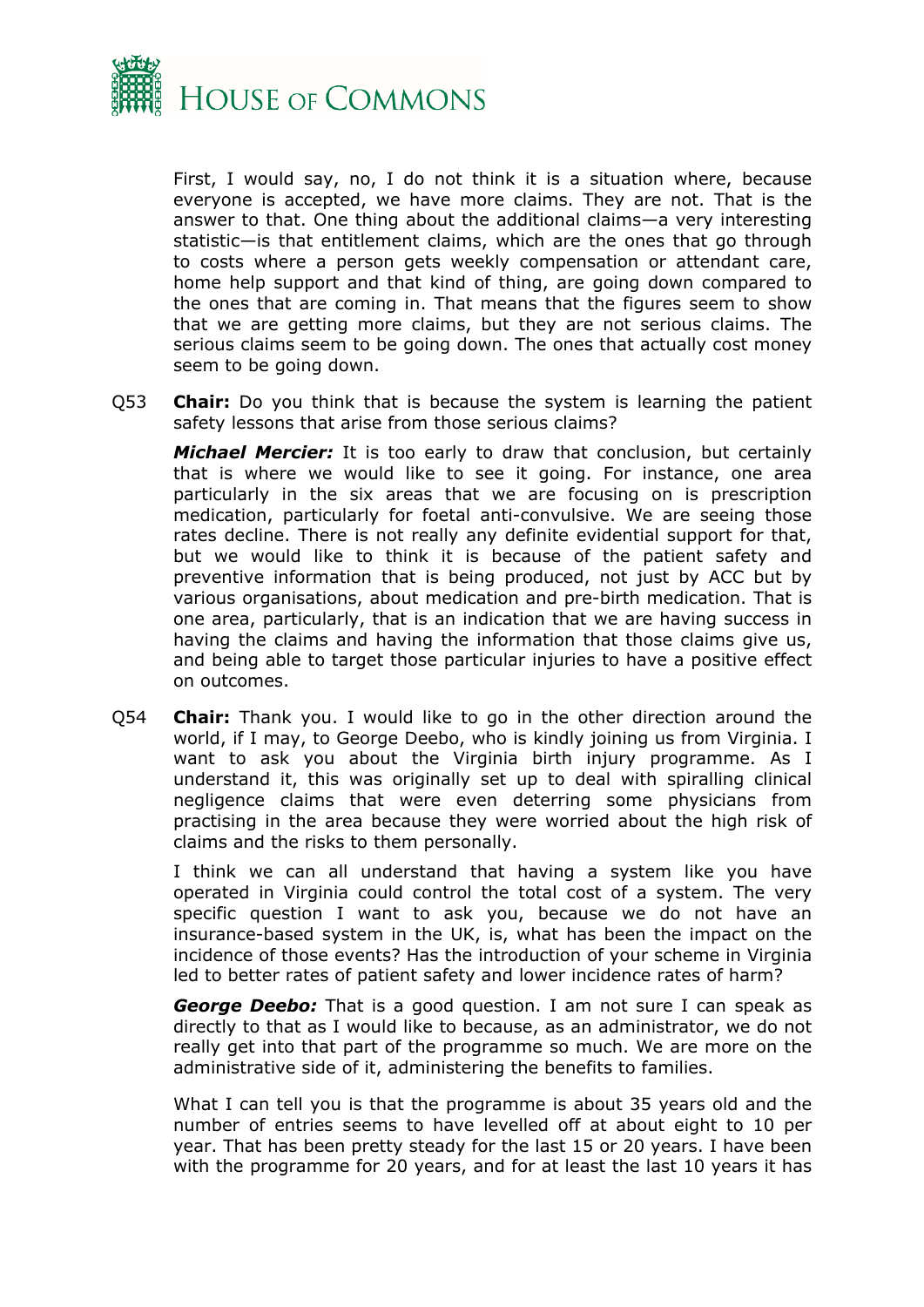

been pretty steady at about eight to 10 entries into the programme per year. From my perspective and the information I see on a regular basis, that is probably as close as I can get to answering your question.

Q55 **Chair:** And it was growing before?

*George Deebo:* It was very up and down before in terms of coming into the programme, at least. We can certainly say now that the programme is well known, and people take advantage of it. The number of people coming into the programme is probably a good indicator as to the incidence.

Q56 **Chair:** Is it an automatic entitlement, George, or do you have to show that there was a mistake made in order to get the compensation?

*George Deebo:* It is actually a no-fault programme. You don't have to show that there was any kind of mistake or fault or anything of that nature. It is a very narrow programme obviously, only for birth injuries. You have to meet some very narrow criteria. If you meet those criteria, there is a process with experts and even a hearing if needed, but very rarely do we have to have hearings these days. Probably one in 10 at most has any kind of hearing; otherwise it is done fairly administratively. Both sides look at the information, and if the child meets the qualifications they are entered into the programme and, of course, they are in the programme for life and the benefits are for life.

Q57 **Chair:** A final question before we move to Professor Ushiro. I understand that there is a similar scheme in Florida, but why do you think that more states have not adopted a system like yours in Virginia?

*George Deebo:* That is a good question. I have talked to many states. Certainly, I would say one of the reasons is that there is opposition from certain sectors to having a programme like this. There are, I guess, competing interests. Even in Virginia we see opposition to the programme today after 35 years. Certain sectors of attorneys would rather not have us there, but overall most of them feel we do a pretty good job and serve a good purpose.

You are right: there is another almost identical programme in Florida. New York has a programme that is not quite the same, but it is a birth injury programme.

The other point is that the issue has grown so much since 1987, when this was set up. People are trying to look at a lot more different issues at one time. The real purpose behind the programme was to take the most expensive cases out of the system, which it has certainly done, but if you want to cover more than that, you have to look at expanding it or look in other directions.

Q58 **Chair:** Thank you. Finally, before I bring my colleagues in, I want to talk to Professor Ushiro. Thank you so much for joining us.

I think you are an obstetrician as well, practising part-time. Japan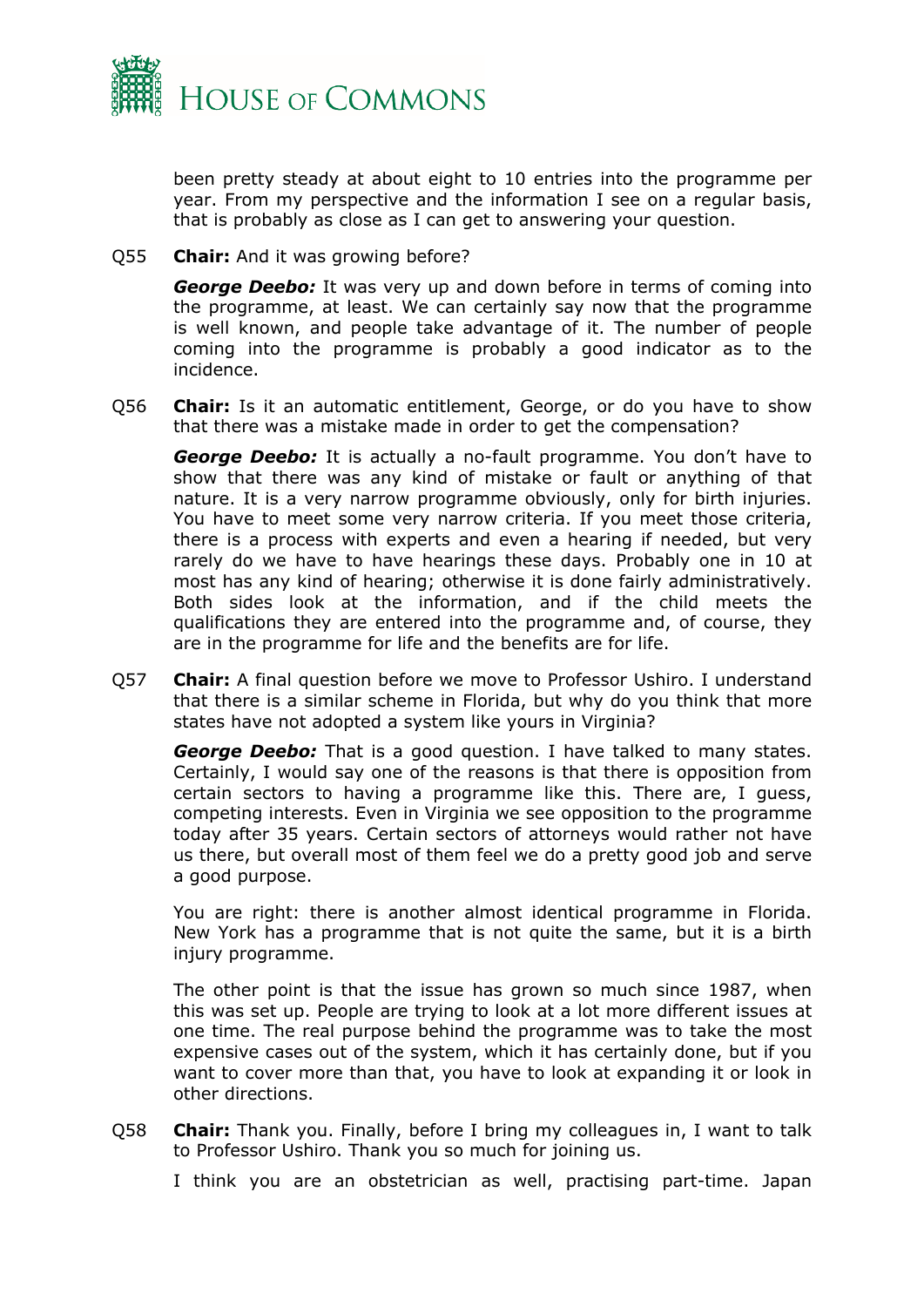

introduced no-fault compensation for perinatal care. I think it is for cerebral palsy cases, from memory. A key element of your system seems to be the sharing of data and information from individual cases in order to reduce overall levels of harm. Could you tell us how successful the scheme has been in Japan?

*Professor Ushiro:* Thank you very much. In the first place, I am originally a surgeon, not an obstetrician, but my older brother and my father were obstetricians. I have a lot of friends who are obstetricians in my country.

Our system was launched in 2009, aimed at supporting a disabled child and their family, reducing conflict between medical professionals and the family, and improving perinatal care through investigation and prevention. We provide monetary compensation to a family immediately after their petition is completed, to support their life. All approved cases move to investigation. We produce an investigative report on individual cases, which is later delivered not only to charitable facilities but to families, so that the family knows what happened during the labour.

Initially, medical professionals claimed that families would sue professionals and bring more lawsuits when they read the investigative reports, but what happened was the opposite. Over the last 10 years, we successfully observed a decrease in the number of lawsuits related to obstetrics and gynaecology by 75%.

Families have always said that they have five wishes. First is recovery back to what they used to be; secondly, a genuine apology to a family or patient when the case is negligent; thirdly, an investigation; fourthly, prevention; and, fifthly, compensation. Our system copes very well with the five wishes of victim families and patients.

To create a learning system, as we obtain a lot of data related to cerebral palsy, in close co-operation with medical professionals, we publish a prevention report on an annual basis. We produced a textbook on foetal heart rate monitoring. Medical professionals share these products in their annual congress or their scientific meetings or in other opportunities.

We have observed a decrease in the number of cerebral palsy cases. We have specifically observed an improvement in foetal heart rate monitoring techniques and reduced the excessive administration of uterine contraction agents. We have improved our neonatal resuscitation rates over the last 10 years. So far, our Japanese society regards our system as successful and helpful.

Q59 **Chair:** I want to ask you about the data. Do you have any exact data as to what the decrease in the number of cerebral palsy cases is, or the decrease in the neonatal death rate?

**Professor Ushiro:** I have statistics on profound cerebral palsy cases approved in our system. In the first year, in 2009, out of the population of our new-born babies we approved 419 cases. With the same eligibility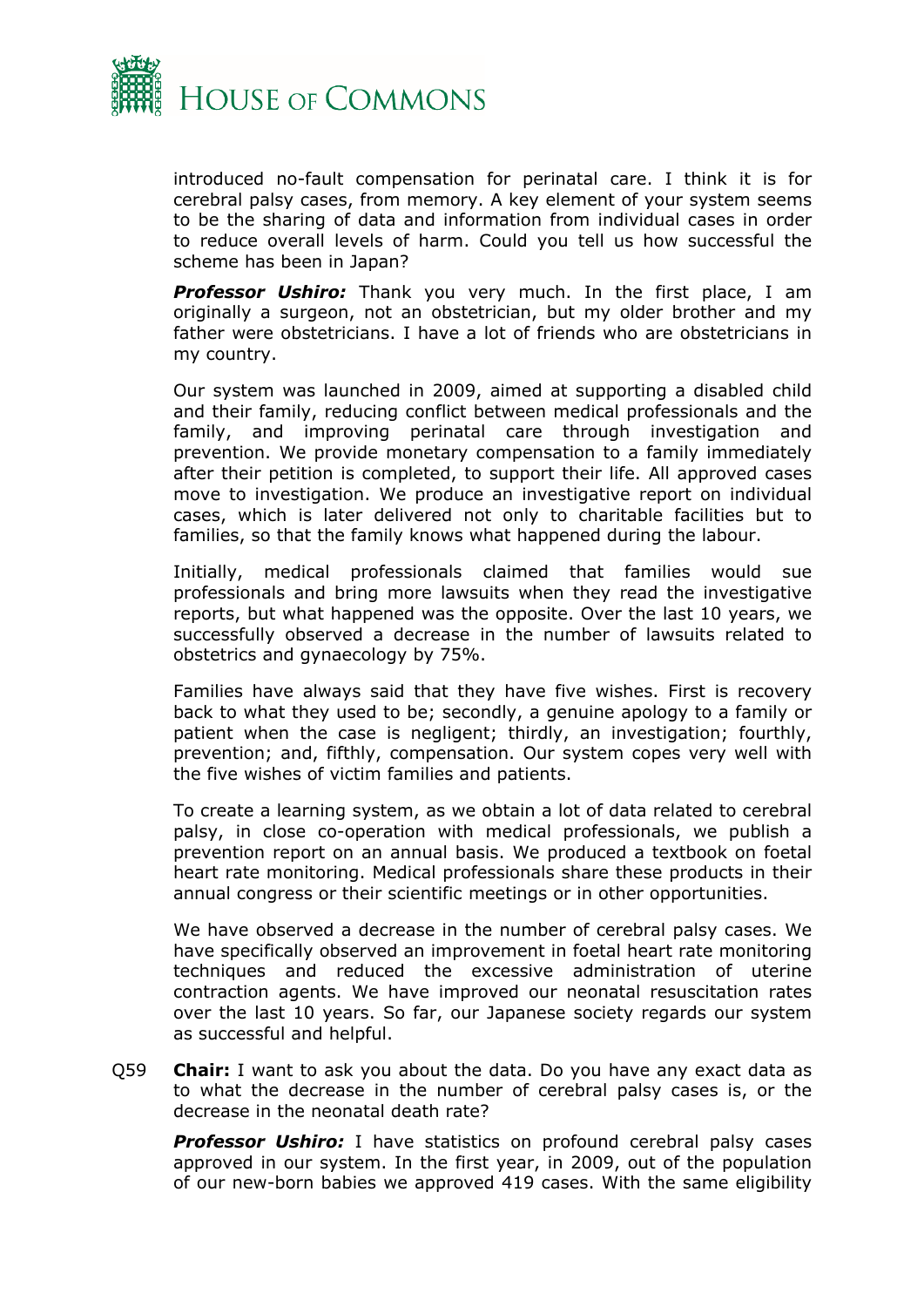

criteria, recently we approved 300 and something, so we have observed a decrease.

When we investigate individual cases, we very often conclude that the probable cause of cerebral palsy is unknown—it is probably because of a genetic factor or a chromosomal abnormality. We now conclude that the reason is unknown in 40% of cases, but at the beginning of the system we concluded that in 30% of cases. We think that now the malpractice cases or erroneous cases are decreasing and that what remain are the cases of unknown cause, probably because of a genetic factor.

Q60 **Chair:** What is the decrease in malpractice cases? Maybe you could write to us.

**Professor Ushiro:** When we approve cases, we do not argue whether the case is negligent or not. We call our system a no-fault compensation system. Years later, they may sue the doctors or midwives, so, finally, they will find whether the case is negligent or not. The lawsuit is less frequent in my country. So far, we probably have only 100 cases that were ruled to pay damages payments in the court out of 3,500 cases that were approved.

Q61 **Chair:** Could you possibly supply us with the data? You said 300 and something cases down from 419 cases. Could you supply us with the exact data and the dates? That would be very helpful, as would any evidence about the decrease in the lawsuits.

#### *Professor Ushiro:* Sure.

**Chair:** Thank you very much; that is very helpful. I am going to bring in my colleague, Barbara Keeley.

Q62 **Barbara Keeley:** Thank you, Chair. These are questions for Michael Mercier. Thank you for your initial responses to the Chair's questions.

You talked earlier about the treatment injury threshold that you brought in in 2005. How did that affect the number of claims and the number of successful awards?

*Michael Mercier:* It did not affect the type of awards because, as I explained, once you get your cover, your entitlements flow from that. The awards were the same, depending on the person's circumstances, as they would have been under the regime that existed before.

The actual cover criteria, which changed in 2005—the move to treatment injury—created a significant upsurge in claims. From the data that the Committee already has, you will see that the number of claims per capita in New Zealand is relatively high, and that is an illustration of the increase we have had since 2005. Some might say that is a bad thing, but in a sense what we see is that it illustrates a level of comfort by medical providers to put in claims when there may previously have been more reluctance because of the more negligence-based and vigorous reporting requirements that existed prior to 2005.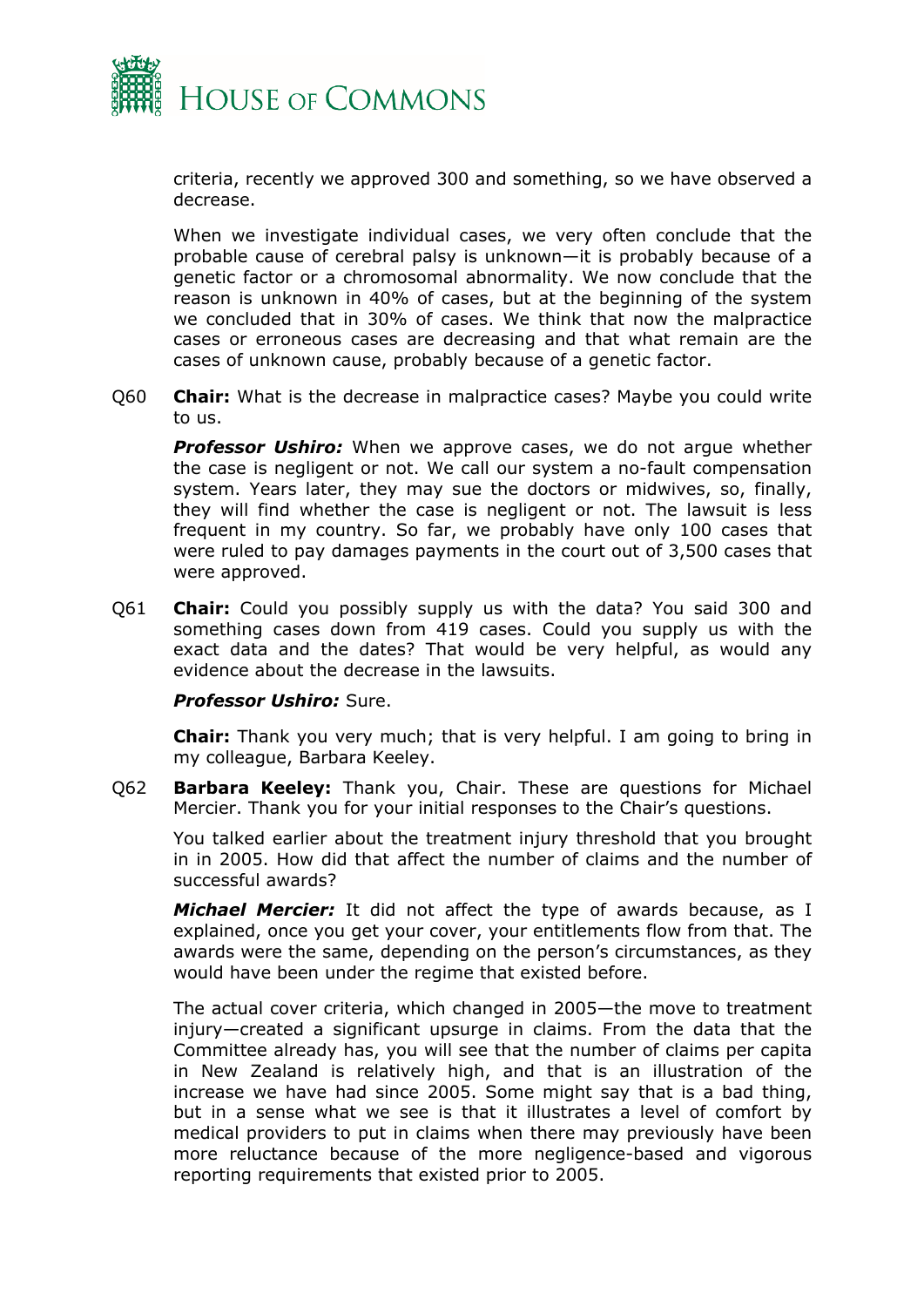

Q63 **Barbara Keeley:** Thank you. You talked about moving away from the point where people might have been unwilling to co-operate because now, obviously, they cannot be sued. Do you get full and early cooperation from medical professionals in providing information? Obviously, you still have to establish whether there is evidence. Do you get that cooperation?

*Michael Mercier:* Generally speaking, yes. It is very rare for medical professionals to hold out, certainly in my experience. Having said what I said before, I was not at all suggesting that we moved to no-fault in 2005. New Zealand has had no-fault since 1974. The shift in 2005 was more subtle, from what was medical misadventure, which itself had a medical error or negligence component, to a test that was completely free of any negligence or connotations of that kind. That has been the shift.

There was another critical shift in 2005. Prior to that, if there had been medical error, ACC was obliged to report the actual practitioner responsible to a patient safety responsible body. In 2005, the obligation shifted to simply being an obligation to report the risk of harm, without being in any way focused on the individual practitioner who might or might not be responsible. That was a very significant shift also in getting the buy-in of providers to feel free to lodge claims.

Q64 **Barbara Keeley:** Can you describe how the ACC translates data from cases it handles into learning and improved care for the New Zealand health system? Has that changed or improved? How does it work?

*Michael Mercier:* I can be reasonably confident in saying that, because of the greater data we have and the greater number of claims, it is more easily transferable. The six focus areas I mentioned earlier, which our patient safety report talks about, are the direct result of the patient injury data that we get through the increased claims being translated into initiatives. They are multi-organisational initiatives. It is not just by ACC. They are initiatives that can then be focused on those areas to improve patient safety. Does that answer your question?

**Barbara Keeley:** Yes, I think it does. Thank you.

Q65 **Lucy Allan:** Good morning to all the panel. I am really interested to hear everything we have had presented to us this morning. In England, we have a defensive culture and a very adversarial process in ensuring that compensation is made to families. There is often a failure to apologise. I was very interested in Professor Shin's comments on the apology.

I have a question I would like to ask each member of the panel under your different systems. Could I start with Professor Shin? Are medical professionals confident that they will not suffer any kind of reputational damage by admitting when something went wrong? I understand that there is no-fault and these different systems, but you still have to admit as a medical professional that something went wrong on your watch, and there are issues around what your colleagues will think of you and what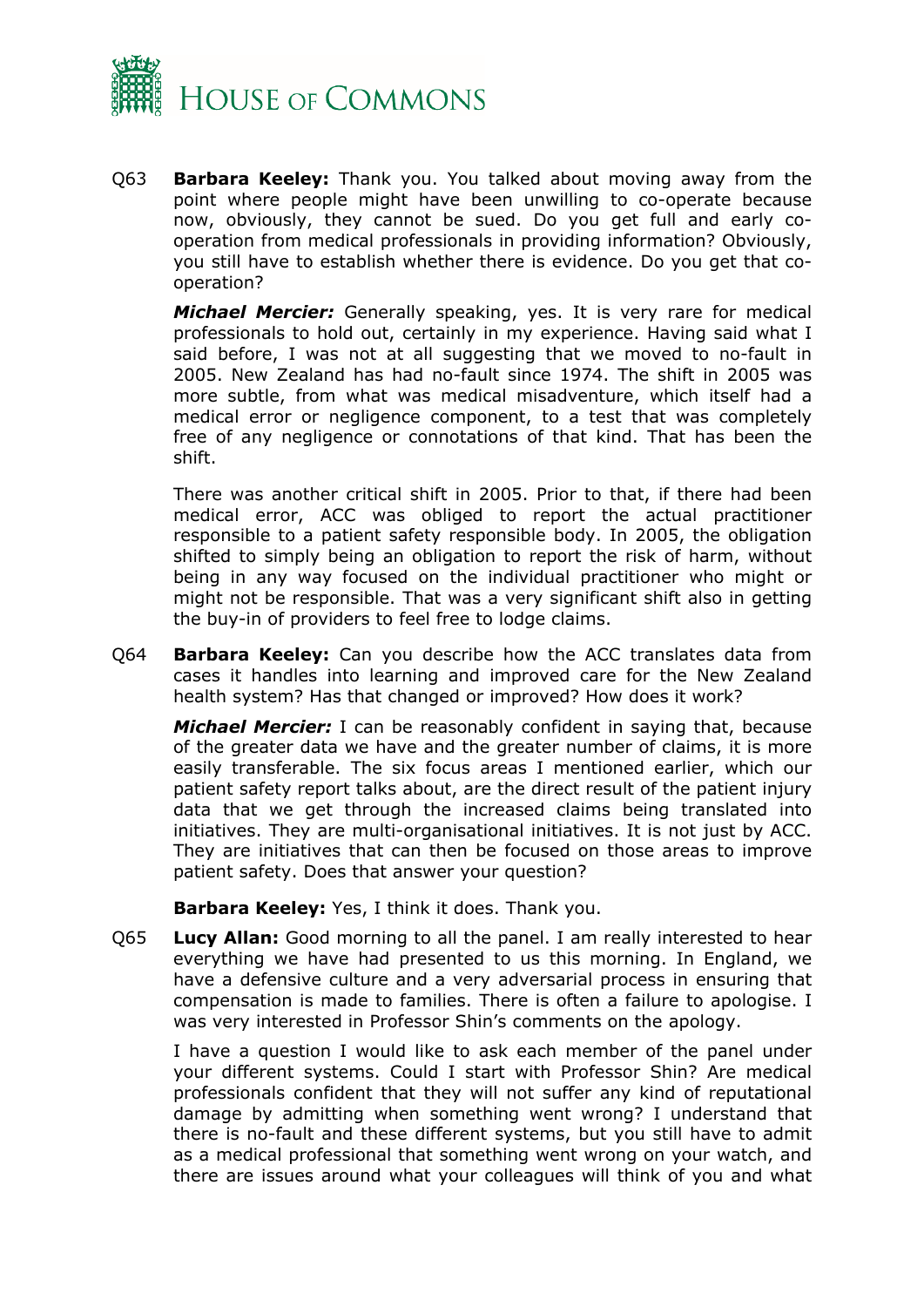

your patients will think of you, as well as your future career development. If we could start with the Japanese model, how do we get round the reputational fear that clinicians might have in admitting when things go wrong?

*Professor Ushiro:* Thank you very much for your question. We still have a sense that, if we are blamed by patients and families, we feel very ashamed, and our reputation is injured. In that respect, things are the same in my country too. Every year, all medical professionals and medical institutions buy private insurance for possible damage payments in the future. Particularly for our perinatal care, we have a no-fault compensation system.

It is not very difficult to admit our error because we are supported by the insurance system. Speaking about our situation and who is covered by no-fault compensation, it is very much easier to admit the error. Automatically, an investigative report is published. They share the report with the patient and the family. Compensation is given and lawsuits are decreased. They feel much more comfortable now than they were without the no-fault compensation system.

Q66 **Lucy Allan:** Mr Mercier, how does that work under your no-fault system in New Zealand in terms of reputational issues for clinicians?

*Michael Mercier:* I do not think it is possible to say that there are not reputational impacts. I think the focus was on actually trying to minimise those as much as possible. No, in situations where a provider has been found to have caused injury—one of our tests is the could and should criteria—I do not think you can say that their reputation will not potentially be harmed by that.

The other thing is that there are other areas in New Zealand, and other organisations, like our Health and Disability Commissioner, who may make findings that are specifically about that provider—this is separate from ACC—that might have a very much more direct reputational impact on them. I do not think it is possible to say that in New Zealand having a no-fault system means that the providers do not have a reputational impact. As I said before, it is about minimising and making that as little as possible to encourage co-operation.

Q67 **Lucy Allan:** Dr Gustafson, do you have any comments to make on the Swedish model?

*Dr Gustafson:* I have two comments. The first is on the systemic level. Since we do not report anything, when we get a claim we handle that claim and it stays between us and the claimant, and of course the provider. No names are mentioned. We also separate the compensation for the patient from the supervisory part of it. That is why, if you want to do something in the supervisory way, you have to file a separate claim. The supervisory has nothing to do with money.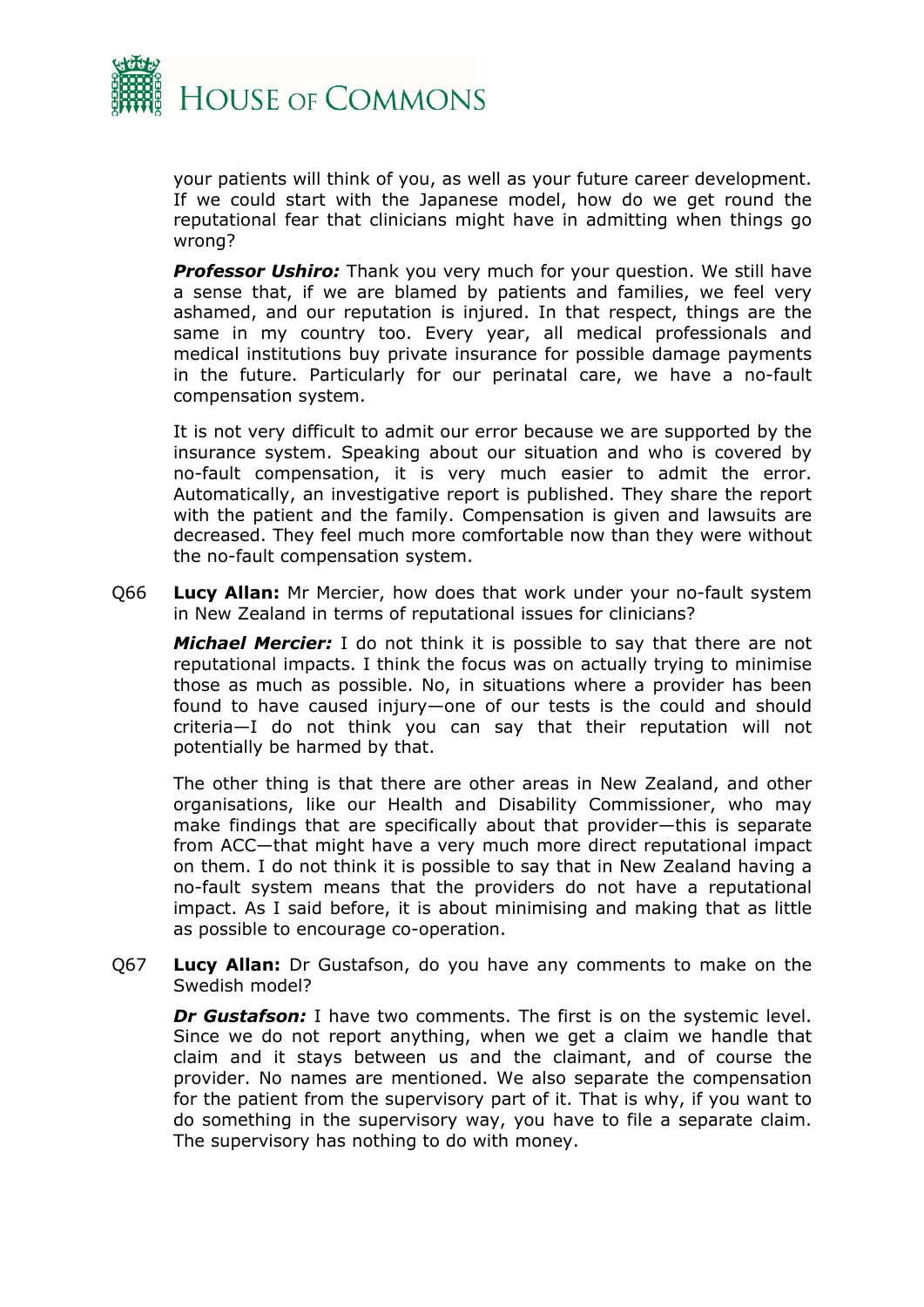

The second part is that I have myself, as a practising orthopaedic surgeon, helped two separate patients to file claims. I must say that I felt relief in being able to mention to them that we had a compensation system, because I knew very well that I had done something that I should not have. I felt relief when I could say that. I do not think you should emphasise too much hiding things or not talking about them.

You can expect that a number of physicians are happy at being able to compensate patients or other individuals. They know that they have done something that was not supposed to happen. The issue at the systemic level is to separate compensation from supervision, and not having leakage between those two systems.

Q68 **Lucy Allan:** That is a very important point, and very encouraging to hear. Mr Deebo, do you have any comments on this under your Virginia model?

*George Deebo:* I have to echo a lot of what you have just heard. I cannot speak for the physicians; I am not a physician. First of all, it separates the two issues: the care and the medical side. I can say that all the claims are reviewed for quality of care, although they are not reviewed by the birth injury programme. They are reviewed by separate state agencies for quality of care.

A third part, as some others have said, is that physicians—the OB folks in the state are very supportive of the programme. We talk with them every now and then. It is very encouraging and positive for them to know that, if something does happen, the child will receive excellent benefits and care throughout their entire life.

**Lucy Allan:** Thank you.

Q69 **Paul Bristow:** I have a quick question for all four of you, and if you could answer it that would be really helpful. If there was one criticism you would make of the system in your respective countries, what would that be? I will start with Dr Gustafson.

*Dr Gustafson:* The only person who can file a claim with us is the patient or a representative of the patient or family. I think we are still a very inclusive system, but the system is of no worth at all if you do not know about the system and the possibility to file a claim. I would say that the major weakness in our system, which is based on the patient or a representative of the patient or the family being the only ones that can file a claim, is that if you do not know of the system you will not get any compensation, even in cases where perhaps you are entitled to it. That is the problem. If you do not know about us, you do not know about it.

#### Q70 **Paul Bristow:** That is a very good point. Mr Mercier?

*Michael Mercier:* In New Zealand, I would probably say that it is the complexity of the treatment injury provisions. They have been subject to a number of court decisions, which have, hopefully, clarified them, but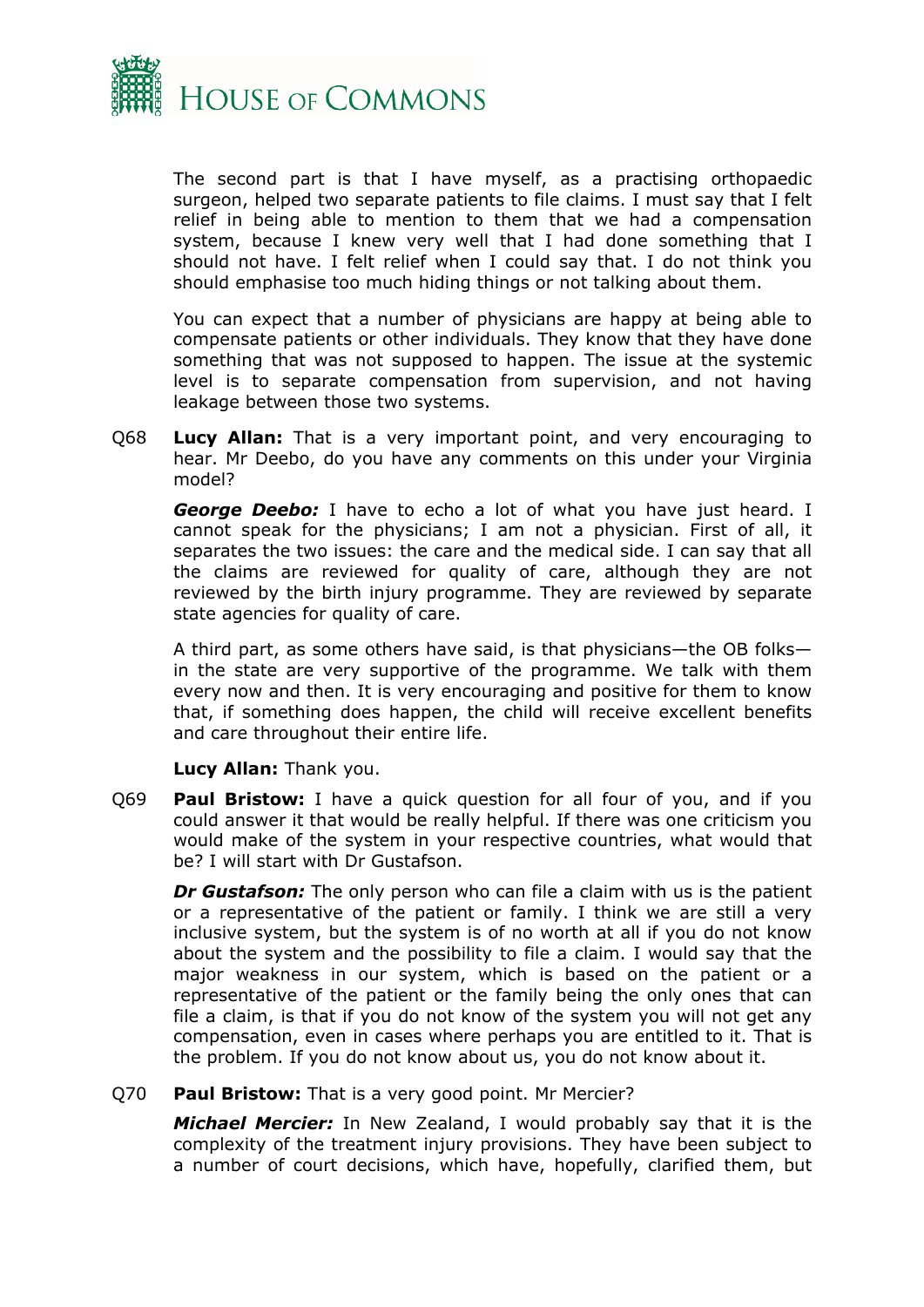

they are extremely complex. This reflects the Chair's question to me before and my answer about all claims being accepted. Well, all claims are not accepted. There are a number of reasons for that. One of the reasons is that there are a number of quite complex aspects, particularly in relation to what is an ordinary consequence, or the extent to which something is wholly or substantially due to an underlying condition. Those are two of the key ones, but there are other complexities as to what constitutes treatment in terms of our criteria. That would probably be the one thing that would be top of my focus. Honestly, there are probably a number of things I would say, but that would be my No. 1.

#### Q71 **Paul Bristow:** Thank you. Mr Deebo?

*George Deebo:* It is tough to say what the top one would be. I think there are three that only add some value. Frankly, there are many families who would rather go through the court system and sue. They do not always realise what the outcome may or may not be, and possibly the odds against them.

The programme is very specific in who it covers. Some folks would like to expand that quite a bit. Other than that, it is just the typical administrative kind of thing. We have to provide all of the benefits in a very timely way. Unfortunately, sometimes that does not happen, but we try to make it happen as quickly as possible.

Q72 **Paul Bristow:** Thank you. Professor Shin?

*Professor Ushiro:* We compensate a certain proportion of all the cerebral palsy population. If people are rejected from our system or are not eligible for our system, they complain that they want to be treated equally. Our compensation money is a fixed price. They claim that they want to be compensated by introducing a grading of the price for compensation in order to cover more cerebral palsy, from severe cerebral palsy to mild or very slight cerebral palsy.

Our compensation system was launched in the wake of surging conflict and the need for quality of care. It is not the social security system. The people who are rejected should be covered by the social security system, by the Government, but the Government do not have enough budget, so probably their life is not very easy. We want to expand our system, but our budget is also restricted. I think this is the problem.

**Paul Bristow:** Thank you very much indeed.

**Chair:** Sarah Owen—and happy birthday.

Q73 **Sarah Owen:** Thank you, Chair. Thank you, panel, for your interesting and informative evidence today. My question relates to the questions of two of my colleagues—Barbara and Lucy. When you were making these system changes at the start, how were the different systems initially welcomed, or not, by medical professionals, the wider workforce and in particular trade unions as well? Were there any barriers to the changes,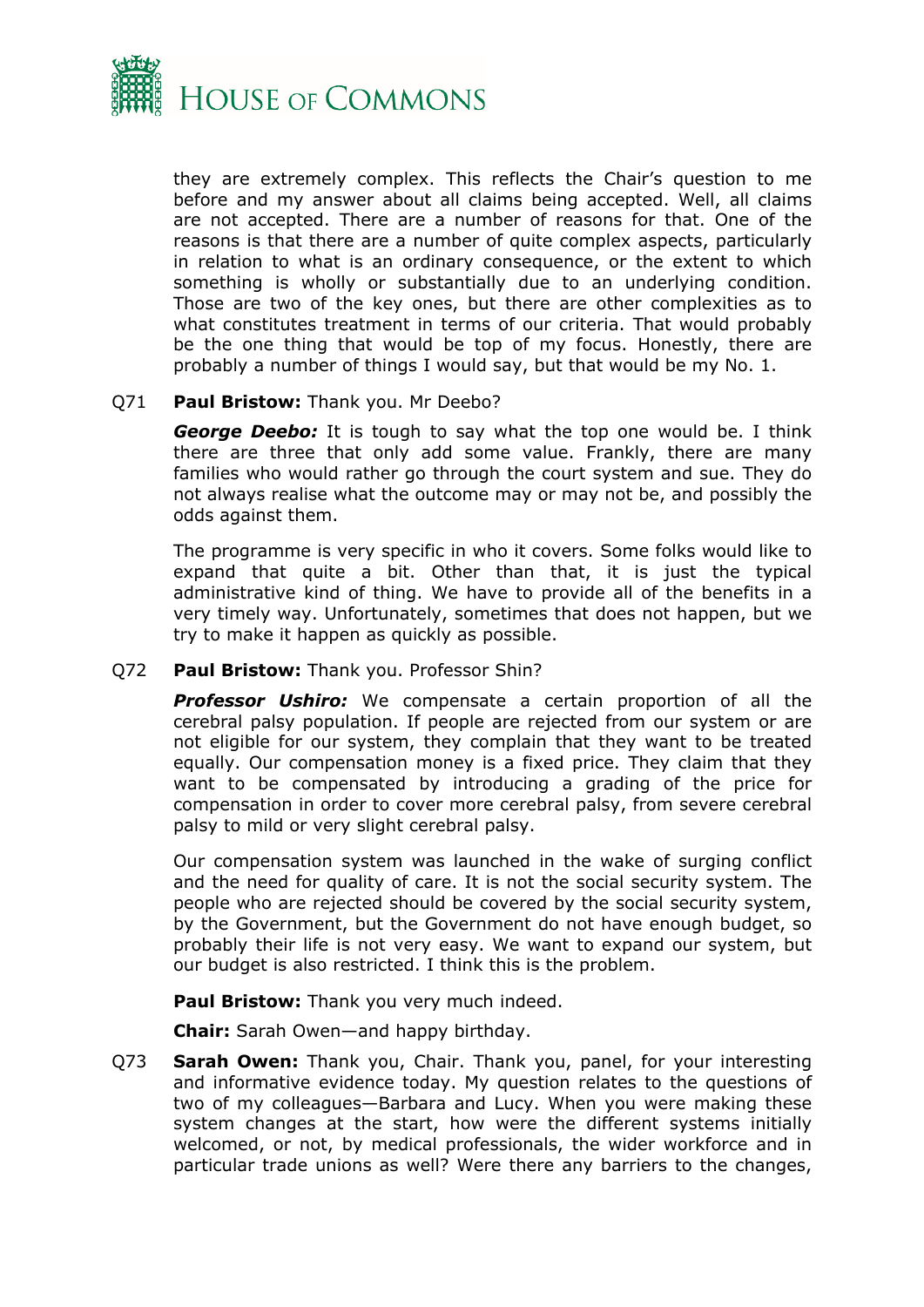

and how did you get past them?

*George Deebo:* From what I understand, when the programme was first developed it was done in the midst of a crisis, when the medical malpractice insurers had threatened to basically pull out of the State of Virginia and then OBs would not have had any coverage. Certainly, from the physician side, I think it was welcomed as far as being implemented was concerned. As to the opposition, certainly many trial lawyers did not want to see the programme intervene. I think those were the opposite sides that we still deal with to this day to a large degree. Does that answer your question?

Q74 **Sarah Owen:** Yes. Was there any opposition to any of those changes, although they were being made in a crisis? Was there a period of consultation and review at all?

*George Deebo:* The opposition, as I mentioned, was really from segments of the legal field. There certainly was a lot of debate, from what I understand. I was not involved in it specifically at that point, but by and large it was seen as something that had to be done to preserve obstetrical care in the state.

#### Q75 **Sarah Owen:** Mr Mercier?

*Michael Mercier:* I would have to take it back to 1974, because in 2005 the changes I have been talking about were welcomed by everyone. I am not aware of anyone who was very much in opposition to the way it changed. Certainly, the initial concept of no-fault insurance was introduced in a Bill that was introduced in 1972 and the scheme did not take effect until 1974. That Bill met quite substantial opposition, largely from lawyer groups who were obviously interested in personal injury actions, which were going to go. So yes, there was significant opposition.

One of the slightly interesting things about that, though, is that the term medical misadventure, which was the forerunner of what we currently have as treatment injury, did not come in until a year after the scheme started. I suppose it is quite likely that at that stage a lot of personal injury lawyers were not really thinking so much about medical practice as being caught by ACC, because it was not specifically in the legislation. In hindsight, most people would consider that it was, in general, under the broad auspices of the legislation from the start, but it was not specifically introduced until 1975. There may have been an almost taken-by-surprise element for medical misadventure, which certainly was not the case for personal injury claims generally, which, as I say, met with a lot of opposition.

#### Q76 **Sarah Owen:** Thank you. Professor Shin?

*Professor Ushiro:* Our system was launched in 2009. In 2007 and 2008, I travelled across Japan to deliver lectures on the coming no-fault compensation system. There was a lot of opposition, particularly to the publishing of the investigative report. Medical obstetricians very often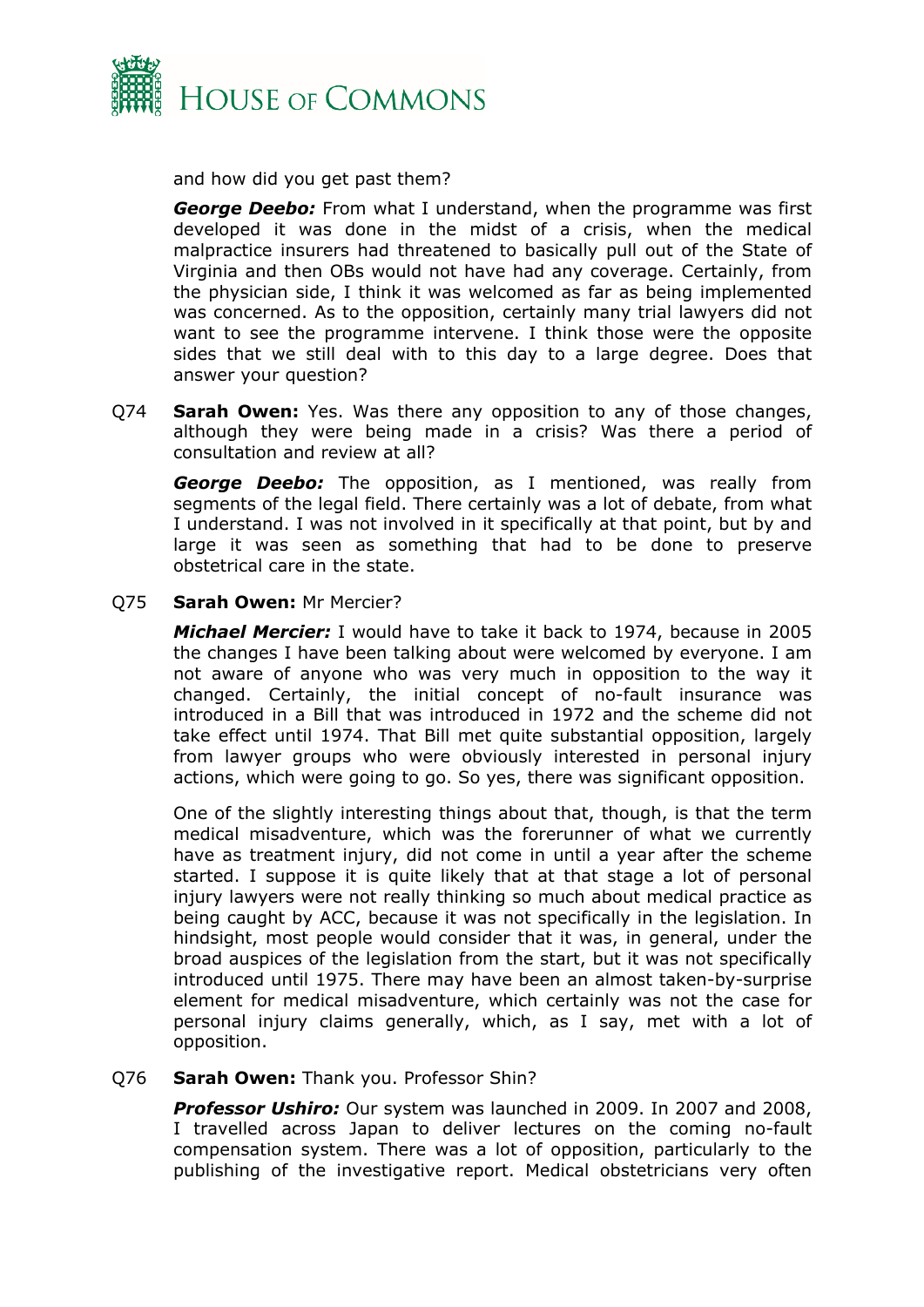

told me that a patient might sue a doctor more frequently by applying part of the compensation money to file a new lawsuit. However, patient representatives opposed the view of obstetricians in the introductory committee, saying that they sued doctors and midwives because they did not tell the truth about what happened in the delivery. I mediated between the two sides. Finally, it turned out that lawsuits decreased by sharing the investigative reports.

I would like to describe how to overcome this hurdle. Time and achievement overcame the hurdle. Privately, the insurance companies were really delighted to have a no-fault compensation system. Before our system was launched, they paid a lot of money in damage payments for cerebral palsy, but the number of damage payments decreased, as I told you, so they were really happy to have the system.

#### Q77 **Sarah Owen:** Thank you, Professor. Dr Gustafson?

*Dr Gustafson:* I was not around as a practitioner in the late 1960s and early 1970s when the Swedish and Nordic schemes were introduced. I have spoken to those who were there, and from what I have heard, there was practically no opposition at all because we had nothing. What we had then was a bad conscience about the fact that perhaps 50, 70 or 100 people managed to get some kind of compensation for avoidable injuries.

The major thing was that we had to fix it. We could not have a situation like that. We had to do something. We all had to chip in. What I can say from my own personal experience is that there is no serious opposition from anywhere around Swedish society today. The system has never been, in the last 15 to 20 years, questioned in the way of, "We cannot go on like this. It does not fulfil the requirements from the patient, from relatives, from the professionals and from society's point of view." Today there is very little opposition to the system or questioning about the system.

Q78 **Chair:** Is that one of the reasons that you are regularly rated as one of the happiest countries in the world, Pelle?

**Dr Gustafson:** It could be. I was very intrigued by what Professor Shin said; if we focus on who is the main character, it is the patient and the family. If you have a system that explains what happened, it sends a signal that we are sorry we did this and that we are doing preventive work, and if you could combine that with the society point of view, and you have a system that is cheap to run and that is quick, expedient and inclusive, I think you have something that is close to the best you can achieve. It has been very interesting to hear from various parts of the world that all of those successful systems, and thus systems not being questioned, have those components.

**Chair:** We have to move on to our next panel, but there is a final brief question from my colleague Luke Evans.

Q79 **Dr Evans:** There are several that I would like to go into, but I'll keep it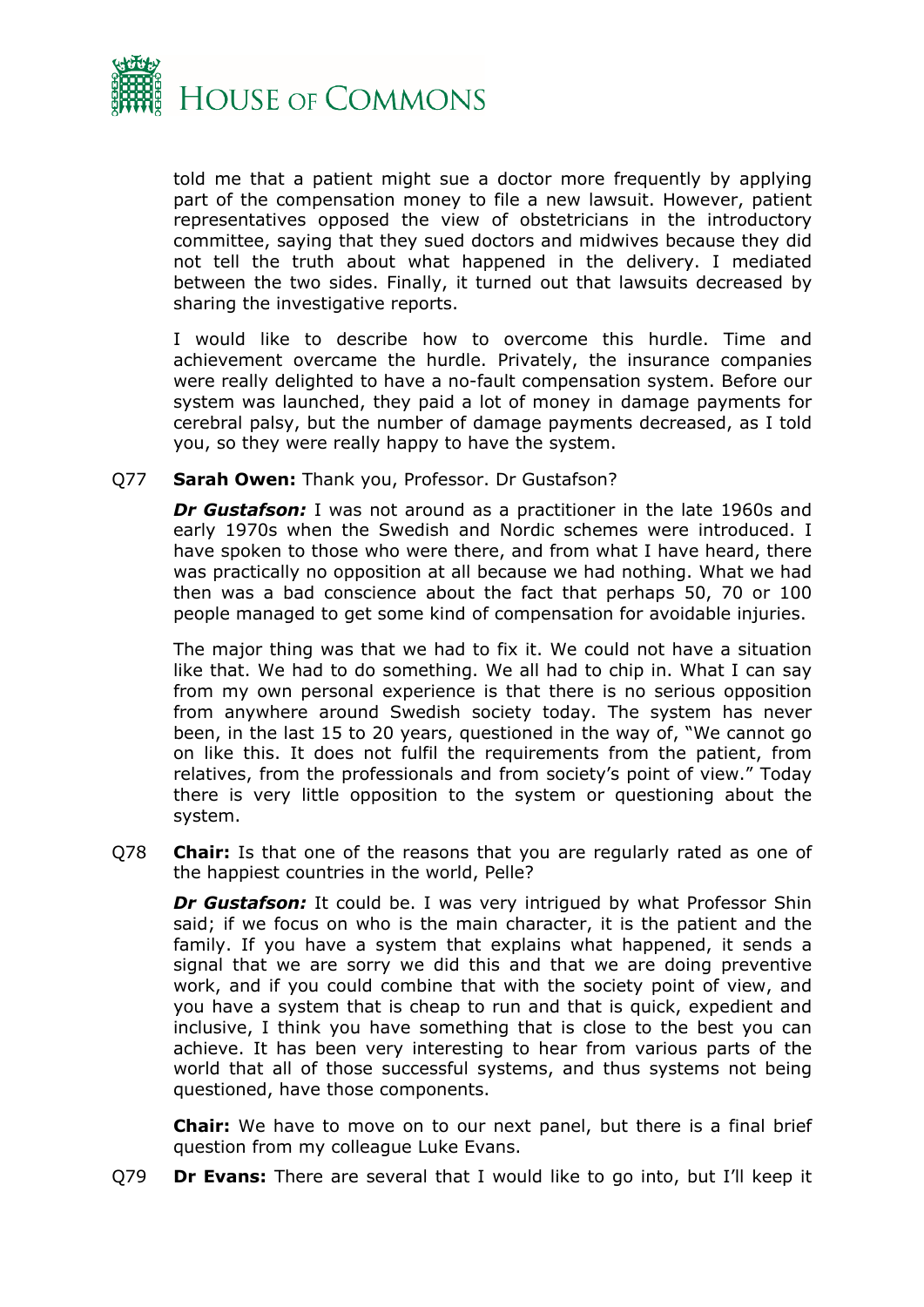

short. My final question is for Michael Mercier. You said there is a noblame culture, which is very much welcome. You also said that you have no named clinician. I am a clinician myself, I should admit, as a general practitioner.

I am interested in how you keep up with those who are underperforming as clinicians if they are not reported. We have malpractice cases in the UK where surgeons carry out operations that were not needed or were unwanted. They make national level news, so it does go on. How does New Zealand deal with that if there is no way of suing or identifying it? What safeguards are in place on clinicians to make sure that the public are safe and have trust when they see a surgeon?

*Michael Mercier:* I have largely been talking about ACC, but we have a Health Quality & Safety Commission in New Zealand. As I mentioned before, we also have a Health and Disability Commissioner. The first organisation is charged with looking at patient safety in the context of provider quality and healthcare quality generally, while the second can actually take action and respond to complaints from patients and the public. We have a no naming situation in ACC in the compensation situation, but that does not mean that New Zealand does not have a system for providers being brought to account if they need to be brought to account.

Q80 **Dr Evans:** Is that understood by the public and the professionals? The problem I am struggling with is that it is merged in the UK and there is a crossover. It sounds like it is very distinct, which means that you know you can be open and honest with regards to the ACC and what they are dealing with, and then you have to have the protection that you need for the public and the individual who is being accused of malpractice. Am I right that there is a massive distinction, and it is very obvious on that point?

*Michael Mercier:* There is. I think that echoes some of the comments by other panellists of the need to have that distinctness in any successful system. You keep the compensation system separate from anything that relates to maintaining the quality of the providers.

Q81 **Chair:** I have a final quick question to Professor Ushiro, if I may. You said it is a no-fault system, but you do not pay compensation in Japan to everyone. Does that mean it is only the more severe cases of cerebral palsy that get compensation?

#### *Professor Ushiro:* Yes.

Q82 **Chair:** It sounds like it has been quite successful in Japan. Do you think there is a good argument for extending that to other forms of medical harm and medical error?

**Professor Ushiro:** Yes, we have arguments like that. Even the Supreme Court of Japan published a report saying that the system should cover more medical specialities. The problem is the budget. We are still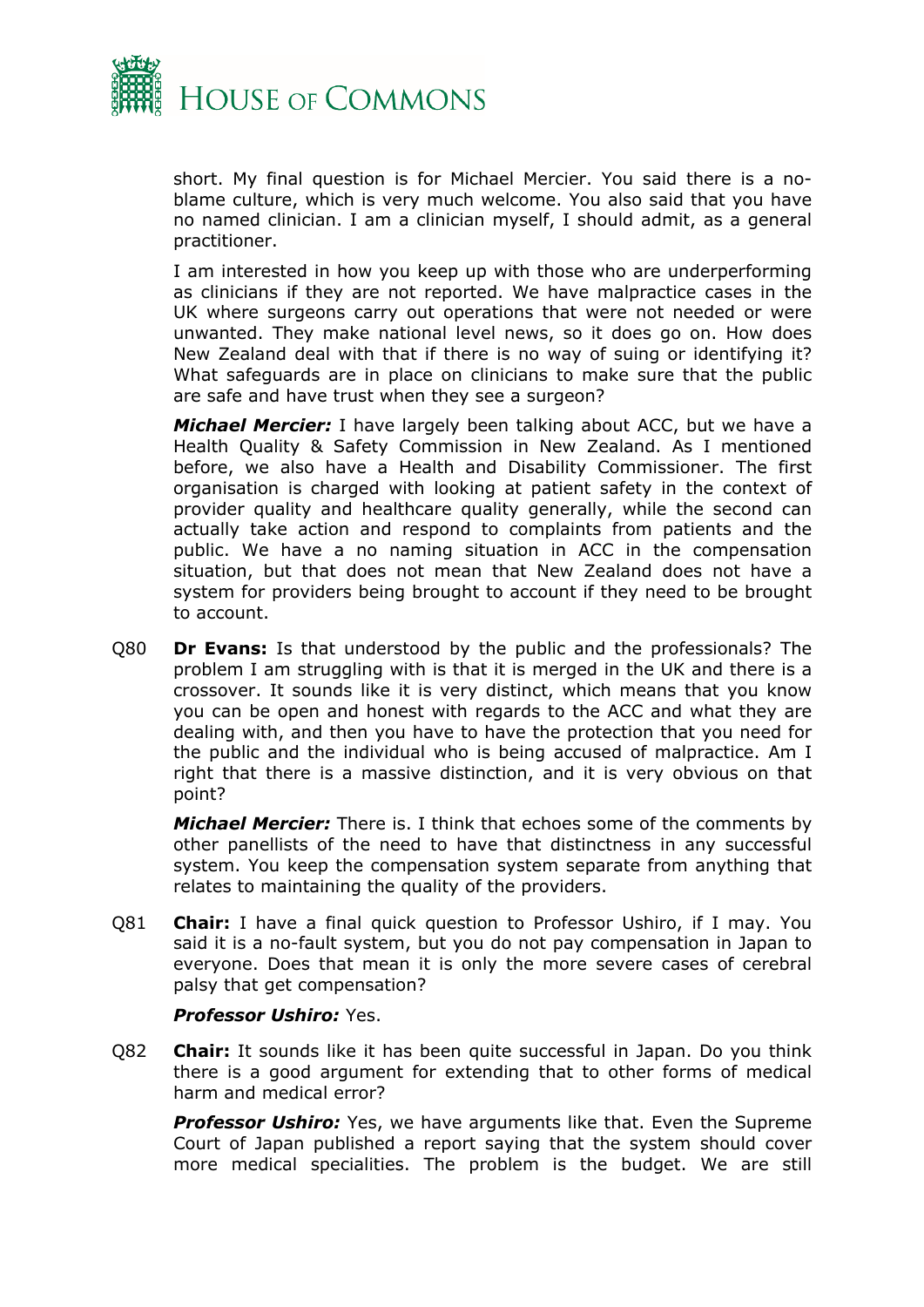

suffering in the budget for expanding the compensation system, but there is an argument.

Q83 **Chair:** Thank you. Finally, a question to George Deebo. A no-blame system: do you think there are lessons for US and UK politics as well as medicine?

*George Deebo:* I do not know if I want to weigh into that question. All I would say is that I think for the families or the children who are entered into the programme, many of whom are not children anymore, it is a very successful programme. It provides for their needs. It has a wide array of benefits such as home care and paying for their insurance. It provides a lot of stability and assurance to those who are injured and their families.

**Chair:** Thank you. We have had a very interesting session. On behalf of the whole Committee, a very big thank you to George, Michael, Shin and Pelle for joining us from the four corners of the globe. We have really enjoyed listening to you. Thank you for joining us.

### Examination of witnesses

Witnesses: Peter Walsh, Guy Forster, Lauren McGuirl and Simon Hammond.

Q84 **Chair:** I now move to our second and final panel this morning. I welcome Peter Walsh from Action against Medical Accidents. He is someone who has campaigned for a very long time in this area. Guy Forster from the Association of Personal Injury Lawyers has given me very helpful behindthe-scenes advice in the run-up to this inquiry. Lauren McGuirl is from the Centre for Effective Dispute Resolution and Simon Hammond is director of claims management at NHS Resolution.

Thank you all very much for joining us. I am sure you have been listening to the panel that we heard this morning. Peter, as someone who works with families who have been harmed, could you tell us what you think the strengths and weaknesses are of our system and what you think we can learn when you look at other systems in other countries?

*Peter Walsh:* Thank you very much for having me, Chair. As you say, we look at this as a charity very much from the patient and family's point of view. We have 40 years' experience of advising and supporting people who have been affected by avoidable harm in healthcare.

Nobody who comes to us would turn to litigation lightly. It is often a lastgasp attempt to get a sense of justice and to get to the bottom of what has actually happened after people have experienced denial after denial. We often have to warn people who are even contemplating litigation in this country that it is a very stressful and difficult process. It has its weaknesses. It is stressful, both for the family and for the people on the other end of a claim. It can be costly or difficult to bring a claim, particularly since the loss of legal aid in the vast majority of clinical negligence cases.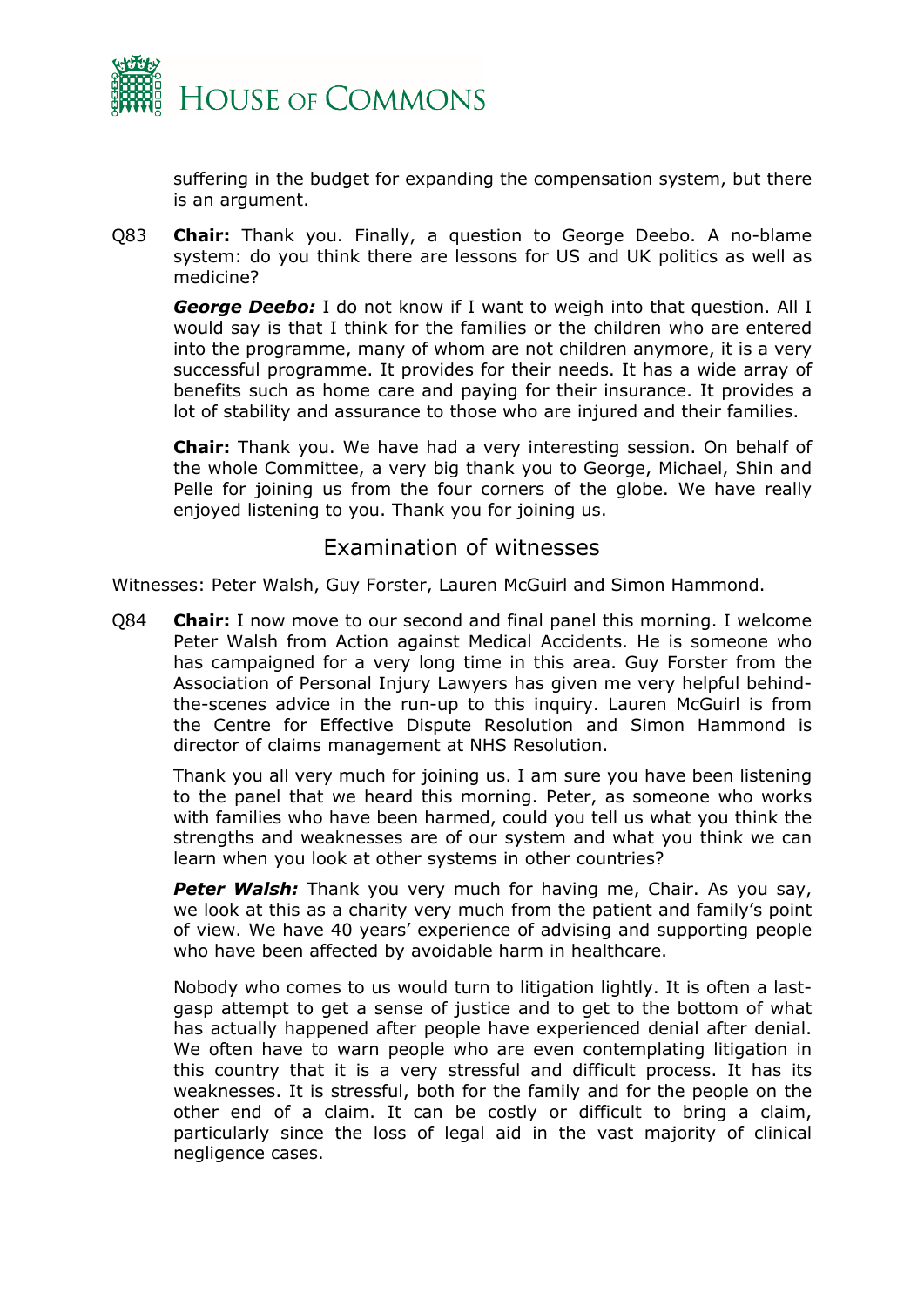

On the plus side, it upholds access to justice and the principle of access to justice for the people who need it. Only a small proportion of the people who come to us for support every year—less than 10%; about 3,000 people—actually end up going anywhere near a lawyer. Those who need a lawyer really need a specialist lawyer who has been accredited as a specialist in clinical negligence to help navigate the system.

I would argue that there is plenty of potential, much more potential, to exploit and improve the current system before we start changing the whole law of tort in this country and traditional notions of access to justice for people who have been harmed by other people's negligence. For example, about 80% of claims that go to proceedings, where proceedings are issued, end up settling in favour of the claimant. That tells us something very pertinent. There must have been opportunities for the NHS to recognise, if they had investigated thoroughly and professionally, that they were indeed at fault, and to get around the table and settle those claims.

While there are a host of improvements we could make to the present system, I think we need to be very wary of throwing the baby out with the bathwater or leaping to a solution before we have grappled with the root causes of high costs in clinical negligence that could be reduced by better investigations, earlier admissions and a more constructive atmosphere overall.

Q85 **Chair:** Can I challenge you about why we would not want to learn from countries like Sweden, which has half our neonatal death rate, or Japan, which has seen a decline in the number of cerebral palsy cases even though they, initially, thought that it was something where the cause was unknown and unknowable? They have decided that is not the case and that they can actually have a significant reduction in cerebral palsy cases by better investigations. Why would we not want to learn from those countries?

*Peter Walsh:* We absolutely would want to learn from those other countries. It is right that we are attempting to learn from those other countries. In fact, this is not new. As you know, Sir Liam Donaldson, in his report "Making Amends", recommended a no-fault scheme—

Q86 **Chair:** Sorry to interrupt, Peter, but in both of those countries, we have just heard from people who were very specific and said that the nonadversarial nature of their system was one of the key reasons why they had seen a reduction in patient harm. Is that not something we should learn from here?

**Peter Walsh:** It is if it can be borne out by the evidence. I am not sure that there is absolutely hard evidence that the improvement in patient safety in the countries we have mentioned is as a result of their compensation scheme. In Sweden, for example, I am sure Professor Gustafson would confirm that there has been massive investment in patient safety and in staffing levels.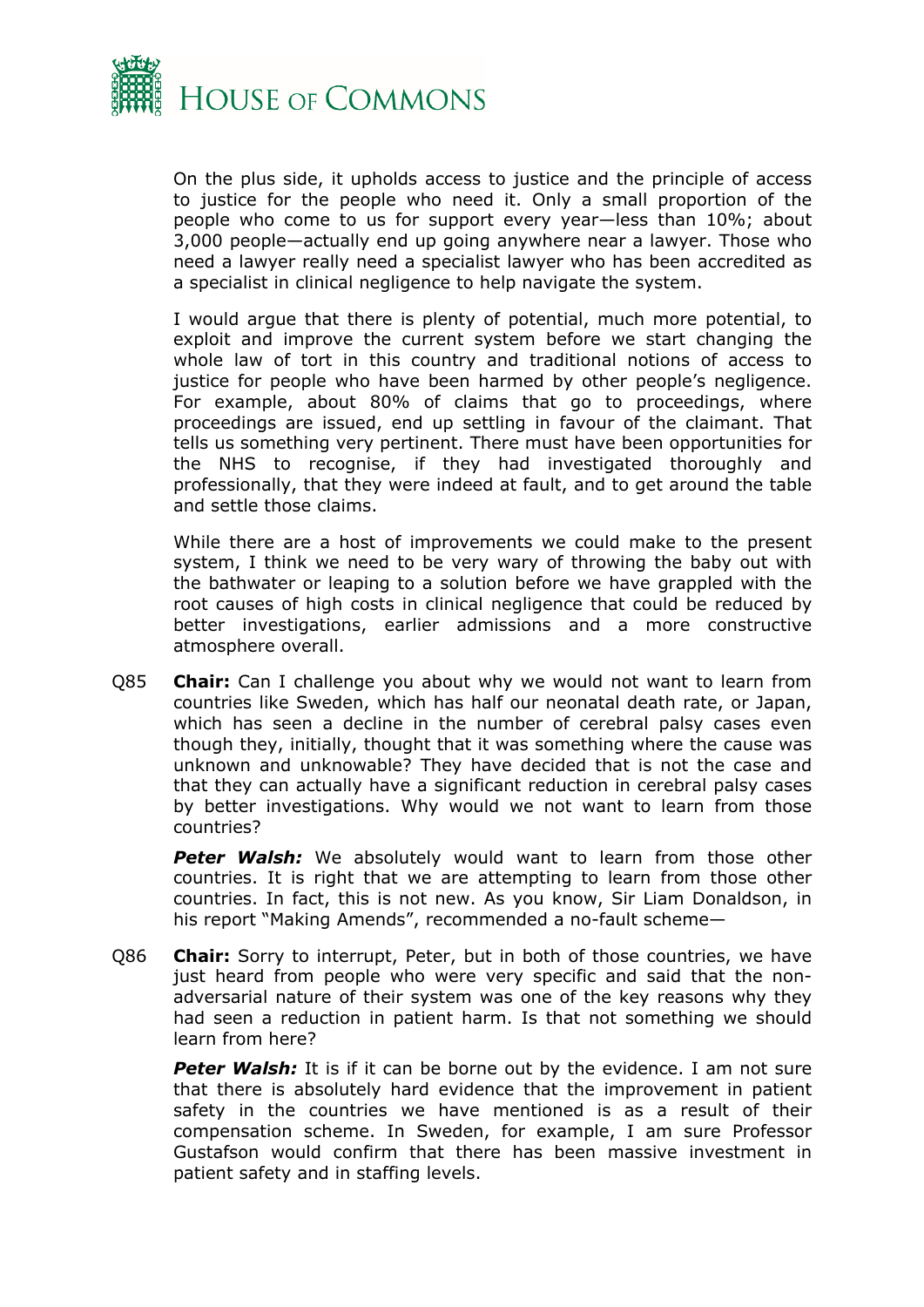

Q87 **Chair:** We asked him very specifically, and he was very clear that it was the non-adversarial nature of the system that was responsible for significant improvements.

**Peter Walsh:** I think he said it was a contribution. It would be very informative to see the hard evidence about what exactly led to the improvements. It will be a mixture of things. It will be the massive investment they have made in staffing and patient safety practices, as well as perhaps the contribution that the new scheme has brought.

Of course, we are looking at different systems. They are different systems of social care, where people have comprehensive healthcare. In this country, that is often not available. We also have our legal system, such as it is, with its weaknesses, where a lot of improvements could be made. NHS Resolution, for example, is making attempts to get to earlier identification of where mistakes have been made and settling claims without the need for litigation.

Q88 **Chair:** On that point, let me bring in Guy Forster. For the purposes of transparency, we should say that Guy Forster represented Sue Beeby, who gave evidence in a previous panel. Sparing your blushes, Guy, Sue is very clear that you did an absolutely fantastic job and you were the only person she could turn to in a really desperate situation when her son was born severely disabled.

I think we all recognise that in extremis the law has an incredibly important role to play, but what do you think are the strengths and weaknesses of our system, and what do you think we can learn from other countries?

*Guy Forster:* Picking up on something that Peter said, certainly one of the great weaknesses of our system is where our claims start off. It is sadly not uncommon that people come to us when there may be multiple processes going on. It could be an HSIB investigation. It could be a complaints investigation. By the time they come to us, they can feel that the profession has closed ranks.

Part of the problem that we have not got to grips with, in all of this, is the way in which we respond to incidents in the first place. That is something that the healthcare system needs to get to grips with before we start looking at litigation reform. To my mind, it is a question of making sure that we have independence within investigations themselves and that they give good, thorough recommendations that can be followed up in implementation, and also—

Q89 **Chair:** Sorry to interrupt, Guy, but do you think it is a step forward that we have the independent HSIB investigations? I know that they are not always perfect—

*Guy Forster:* Absolutely I do.

Q90 **Chair:** But we do, in the serious cases, have an independent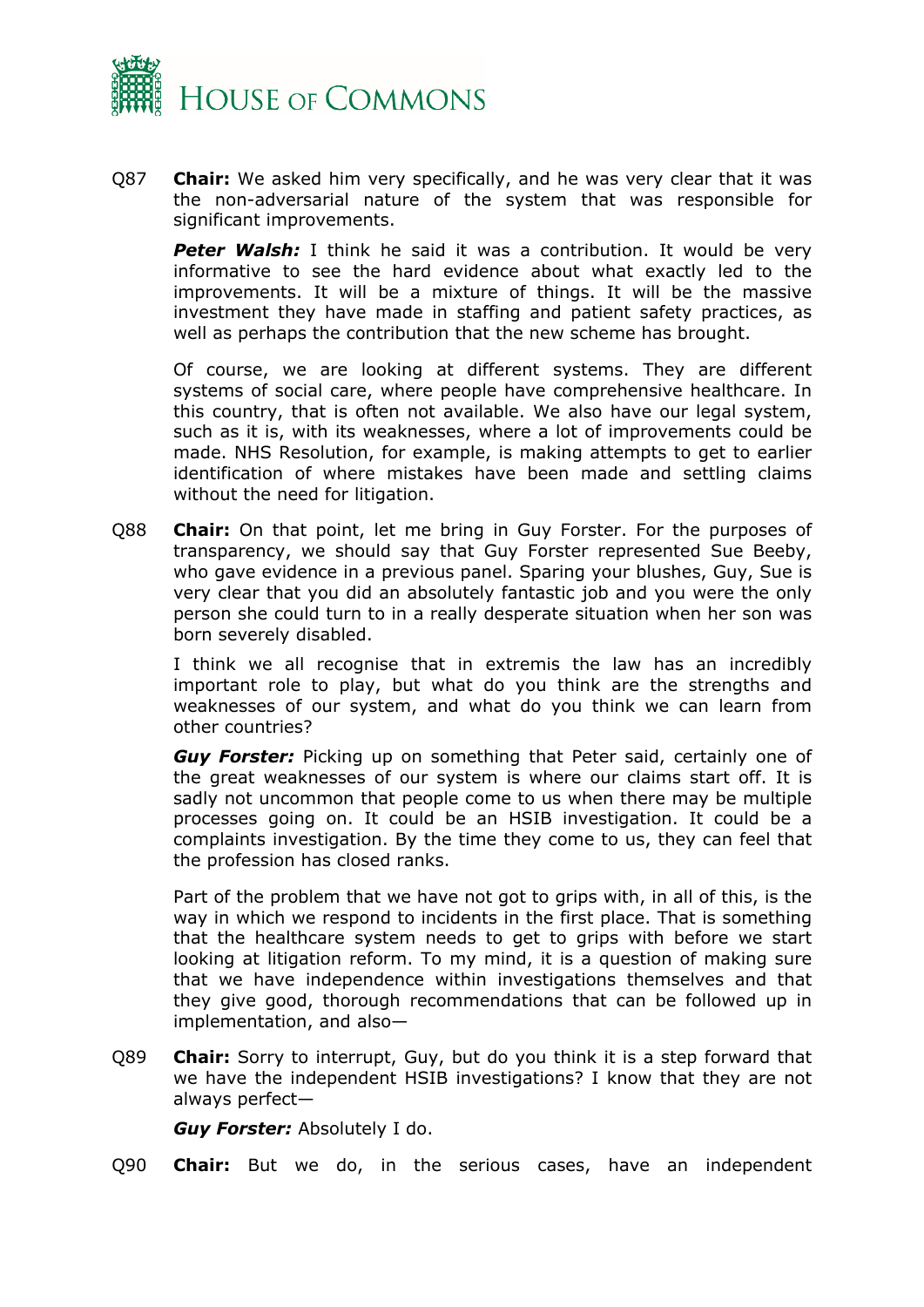

investigation. You support that, do you?

*Guy Forster:* I think it is incredibly important. We know from past cases and investigations by the NHS that it is incredibly difficult to analyse one's own performance. Having that degree of independence gives credence to the recommendations that come out of it.

Part of the problem that we have currently with HSIB is the ability to make sure that recommendations are implemented and followed up. Some of the learning that we have around the country can be quite ad hoc. The NHS is a huge organisation. There will be learning within single units. There will be learning nationally. What we do not have is a cohesive way of pulling all that learning together. I do not see a need to generate more information around learning. What I see a need for is to pull that together and make sure it is properly disseminated across the NHS.

What I think is really interesting from hearing the international panel is that the aims of those systems are very much like our own. The difficulty for us comes in the need to recognise that there are things we can do differently. There is no shortage of people who are willing to get round the table to discuss how we can refine the current system, but the issue, to my mind, is that we are moving in a direction that allows great collaboration between the parties.

In the last annual report we had, NHS Resolution—I am sure Simon will talk to this—attributed the reduction of cost to greater co-operation between the parties. There are certain things happening now that we need to pilot and see the outcomes of, but certainly we should be looking at better and earlier ways of resolving disputes.

Q91 **Chair:** Can I ask you this very specifically, Guy? In Sweden, Japan and New Zealand, the three representatives all said that one of the reasons that they are able to improve exchange of information and speed up the learning is that the entitlement to compensation is not based on having to prove that a clinician or a hospital was clinically negligent, and you get no-fault access to compensation. In Sweden's case, it is on the basis of avoidability. In Japan's and New Zealand's cases, it is no-fault access. They all said that made an important difference in improving and speeding up the learning process. Do you not think there is an argument, if it is working well in those three countries, that we should consider it here?

*Guy Forster:* I think the elements that we need to be considering here are how we better improve learning within the NHS system and not relying on litigation as a means of providing those answers, which should be given in the first place, with good independent investigations.

The stumbling block with the administrative schemes so far has been that the costs involved to administer those kinds of schemes are likely to be much greater than what we are dealing with. Yes, we are dealing with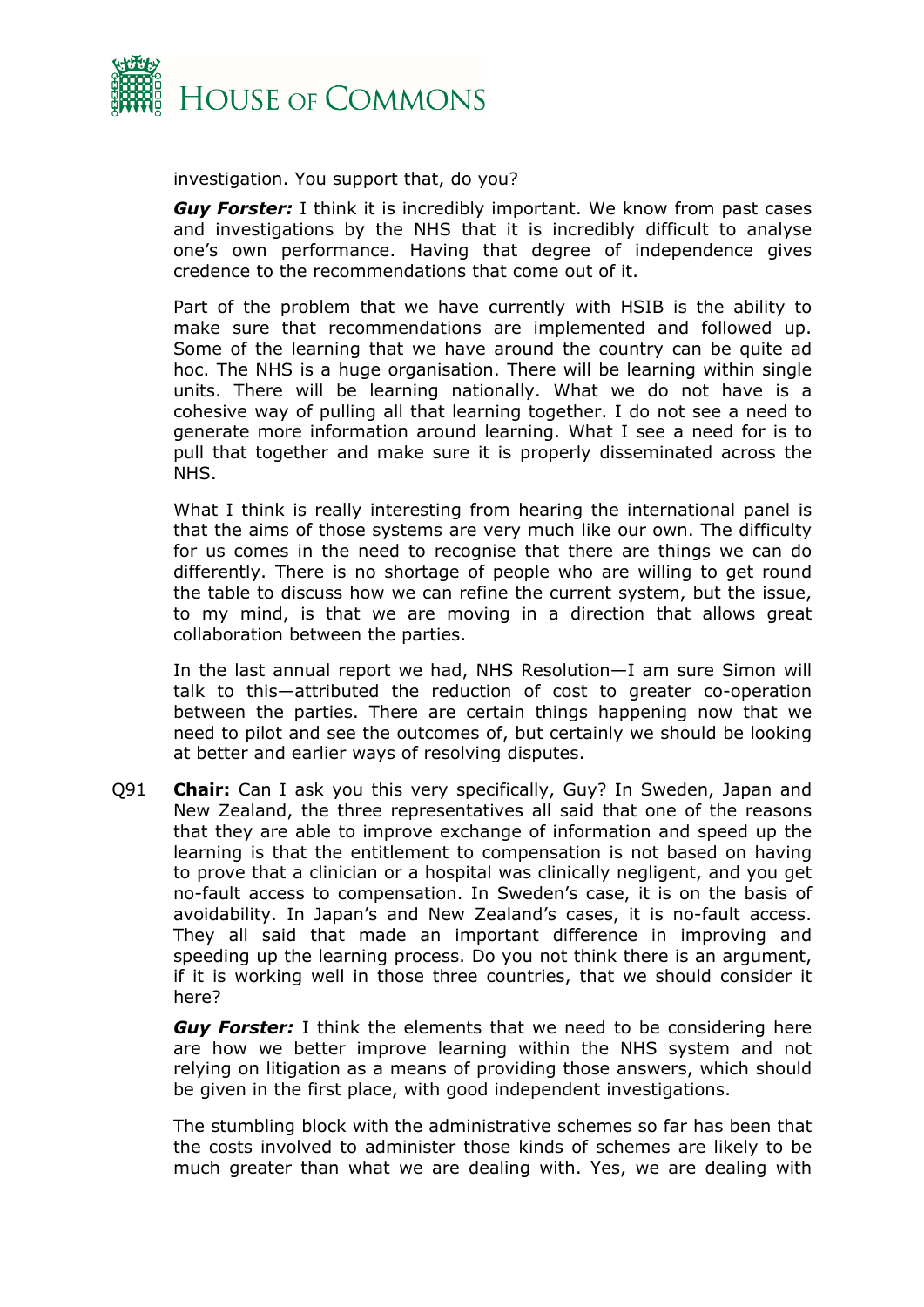

huge figures at the moment. I should add that those figures obviously belie huge catastrophic injuries on behalf of patients. These are people, at the end of the day, who have been harmed through no fault of their own. When we are looking at these kinds of schemes, the eligibility criteria will be greatly widened. Either that is going to cause an astronomical cost that will not be sustainable for the system or we have to look at tariffs or tokenistic types of damages, which are not very responsive to the needs of injured patients.

To my mind, we are better off looking at our current system and looking to refine areas to make things more efficient, to reduce costs and, more than anything, to make sure that the needs of patients are put first.

Q92 **Chair:** Thank you. I want to bring in my colleagues. I am going to bring in Barbara Keeley first because I know she has to go, but I very quickly want to ask a question of the other two panellists.

Lauren McGuirl, thank you for joining us. You are one of the people who operates the NHS mediation scheme. One of the potential reforms that has been proposed is that we should require everyone to go through mediation before they start a process of litigation. Do you think there is merit in that?

*Lauren McGuirl:* I do. I think it is important to look at cases on a caseby-case basis, but ultimately what we see in the mediation process is that it is about getting the parties to engage, in particular when you are looking at a clinical negligence dispute where there is high emotion and there will often be ongoing care between the patient and the NHS—an ongoing relationship. Getting the parties to be able to talk to each other to see what happened on the other side, to ask questions and to get an explanation and have those lines of communication, is really very key.

We heard today from the four colleagues who spoke earlier about the different systems. Some of the overwhelming themes that continue to come out both from them and the patients who spoke in the previous session at the end of last year were the need for open lines of communication, the need for continuing engagement, the need to be heard and the need to be able to tell your story. Mediation provides all of that.

The litigation process, once it kicks off, can become very positional. The longer that the parties are positional, the more entrenched they become. Starting a mediation process at an early stage, even if it is just to get the patient to be engaged—it does not necessarily have to be a complete resolution—will result overall in more engagement and more resolution remedy for the patients. It will also reduce costs because claims that would have been filed are not. It will not go to the point that Peter and others touched on, which is patients saying, "I felt like I had no choice. I didn't want to bring a lawsuit but I felt that I had no choice."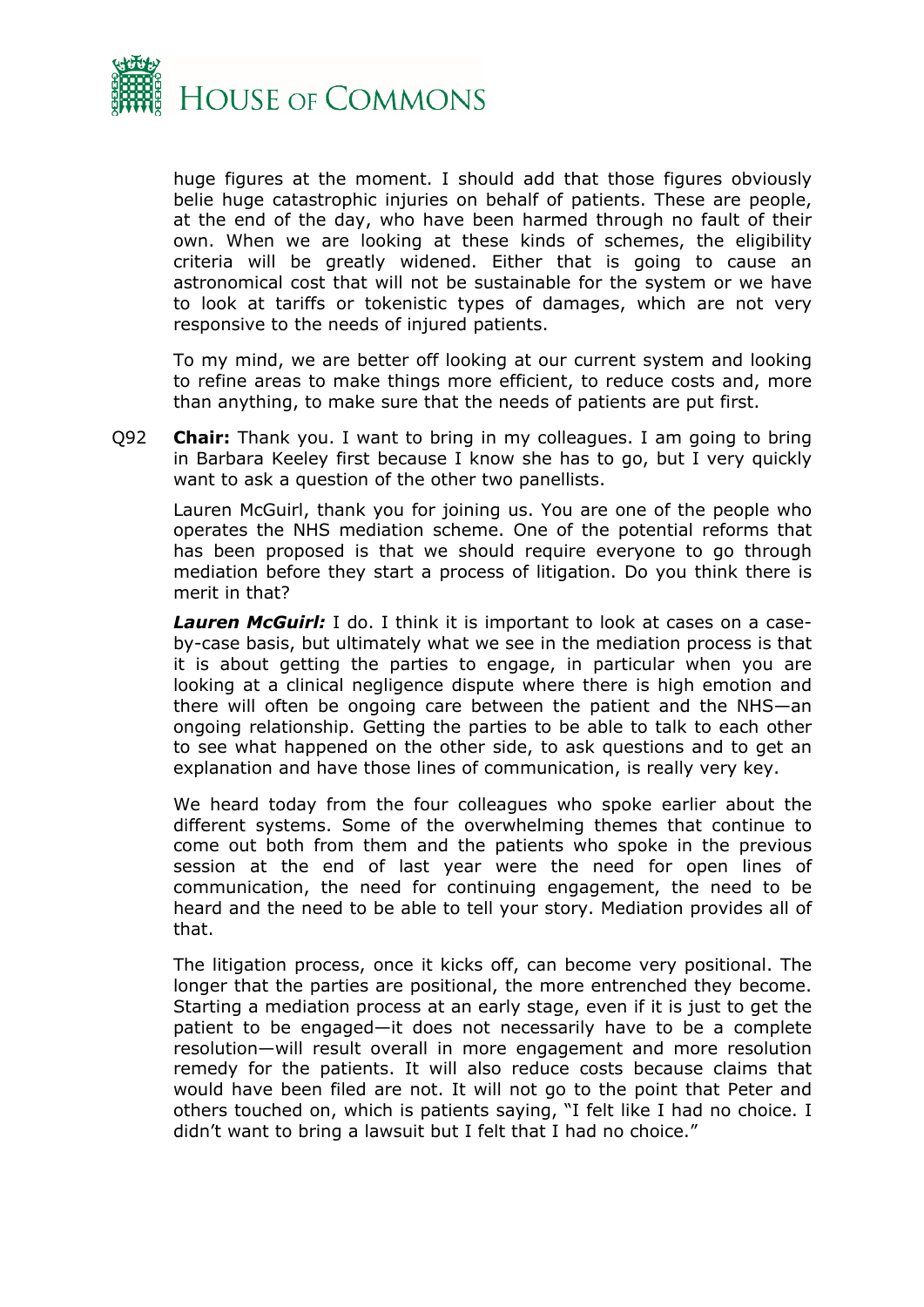

If you can get them around a table, in particular with a skilled mediator who can provide a safe space where they are able to engage in a very constructive manner, it can go a long way to addressing the remedy point, which is really the aim of the system.

Q93 **Chair:** I have a final question, before I bring in my colleagues, to Simon Hammond from NHS Resolution. Thank you very much for joining us.

I think most people would say, despite all the difficulties in the system in the UK, that as far as NHS Resolution is concerned things have been getting better in recent years. You have been able to resolve more cases without going to court. NHSR has speeded up its processes.

I know it is not your job, as someone who is effectively working for the state, to recommend big policy changes, so let me ask the question in a slightly more gentle way. Listening to the evidence we heard from other parts of the world, what do you think we can learn from countries like Sweden, Japan and New Zealand, and Virginia in the US?

*Simon Hammond:* Good morning, Chair, and thank you for inviting me today.

One of the key things that I took from this morning was very much around how they work with others. I thought, from what Guy and Peter said, it was very much around how we can improve earlier intervention. Going to what Lauren has just said, it is also about how we can actually start to look at getting together immediately with the clinician and saying sorry. Something we have promoted quite a lot with some of our publications is about being fair and saying sorry. That is certainly something I took from the other panellists this morning. They work with other organisations and the clinicians in recognising the incident and what you can learn, and not necessarily from just the clinical negligence environment.

**Chair:** Thank you. We temporarily lost our picture of you, but we heard you loud and clear. That was very helpful.

Q94 **Barbara Keeley:** Yes, we can hear you. This is a question to Simon Hammond. International compensation systems seem to be able to resolve complex cases very quickly. What lessons from abroad can we apply in England to shorten the time it takes to resolve cases? We have heard from witnesses whose cases dragged on for years. I think that is a very significant element in our system.

*Simon Hammond:* For some reason, I seem to be having some technological problems. It will not let me start my video, for some reason.

**Barbara Keeley:** We can hear you, though.

*Simon Hammond:* Excellent. On the question around speed, I think we have to take into consideration, and I would caveat this with the restrictions that we spoke about this morning from other panel members,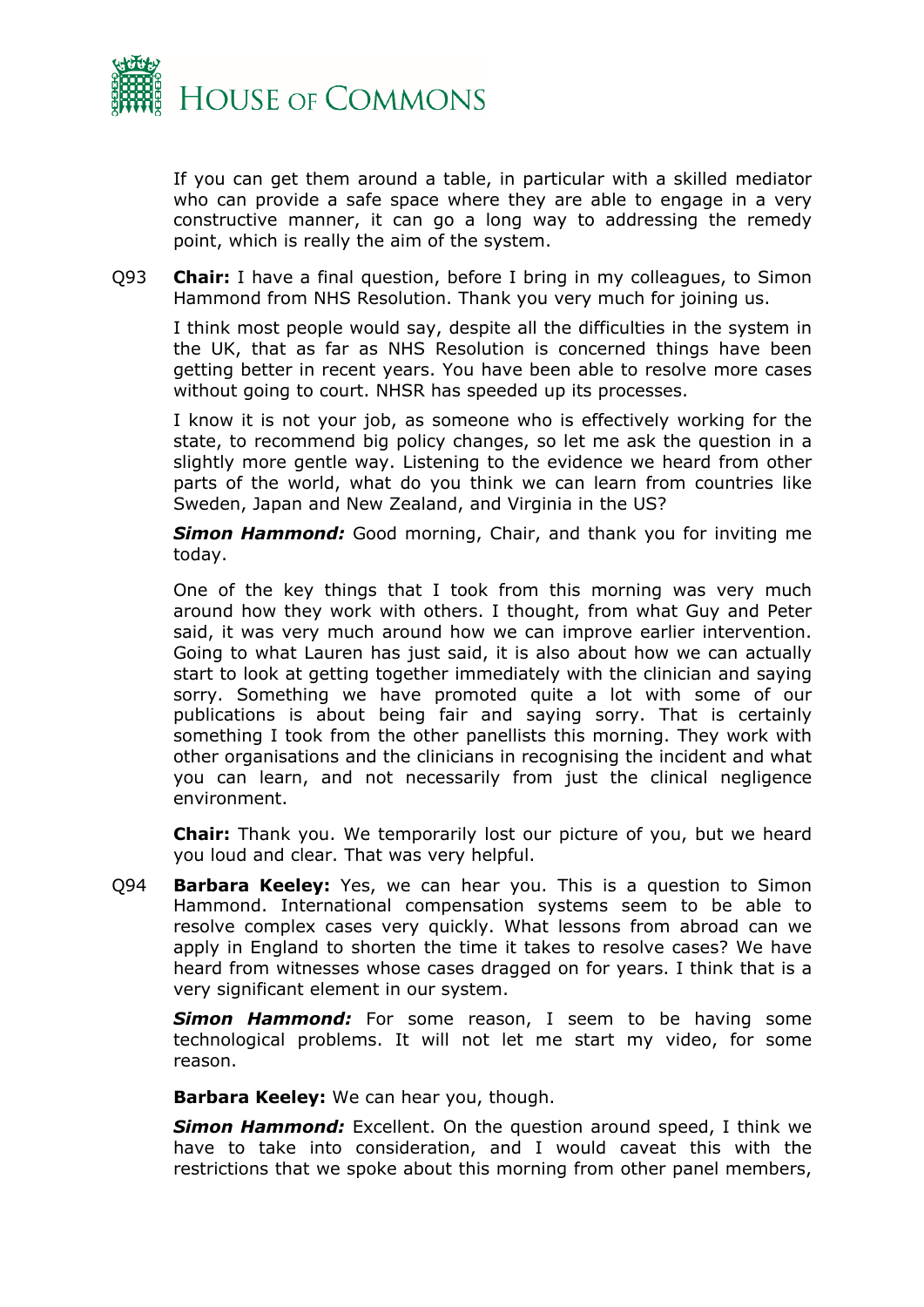

that there are various different eligibility criteria. There are also different ways that the systems compensate.

Certainly, we heard from our colleague from the United States that needs were on an ongoing basis. In our system, we have a once-and-for-all settlement. Therefore, when we are talking about settling cases and looking at metrics, we probably are not measuring a like-for-like environment. Eligibility to, essentially, our indemnity schemes, and whether a claim should be accepted, can be processed quickly. We often get to a position where we admit that there is an entitlement to compensation, but then we have to go through a series of steps to identify what the person's needs are, what a harmed patient requires on an ongoing basis, especially in cases of severely injured children. They have to go through developmental milestones before we can fully assess what their needs are for the rest of their life. It is sometimes difficult to make direct comparisons between international jurisdictions and our jurisdiction on the point of settlement and the time to settlement.

However, we very much intend to continue our dispute resolution mechanisms. Guy has already alluded to the fact that we are working collaboratively across the entirety of the industry to try to make sure that our process is as effective as possible to ensure that we keep clinicians and harmed patients out of full court proceedings as much as possible and make sure that we can resolve their cases in an efficient way as quickly as possible.

#### **Barbara Keeley:** Thank you.

**Q95 Dr Evans:** My first question is for Guy. What do you think, given your experience, is the mental state and the way clinicians approach patients in this country when it comes to having legal backing behind them? What do you see when you look at your cases?

*Guy Forster:* When a client comes to us in the first situation, as I say, they will already have had quite a dialogue with the trust from the outset. If that is dealt with well, actually it can be very much a non-adversarial process. You might be led to think that it is a situation in which the sides very much become entrenched, and it becomes a battle, but when things are done well and investigated properly and the dialogue is done well, the question quickly becomes, "What are the person's needs currently and in the long term?" That is what good looks like.

The difficulty is when they come to us and may well have been led to believe that nothing could have been done differently, but they still have very strong feelings that actually many questions are unanswered, and their needs have not been met. It is the sort of thing that Lauren spoke about—not being able to have the kind of dialogue where the issues are opened up.

From the point of view of a clinician, obviously we work with clinicians in the work that we do, so in order to do our cases we need the support of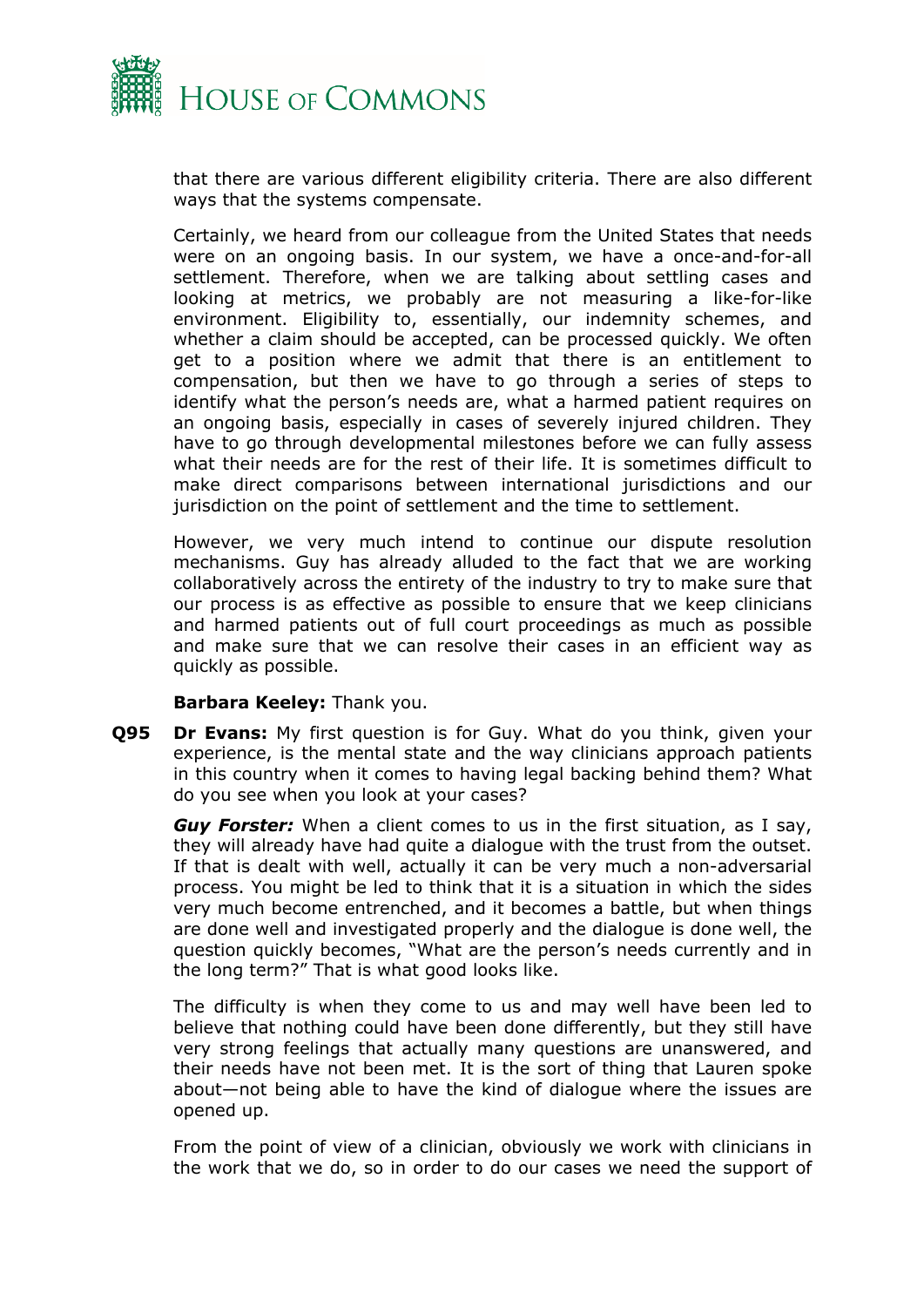

clinicians to prove those cases. The clinicians tell us that the fear of litigation is not what is driving any form of blame culture or not being able to learn lessons. We hear that there are other much more important factors such as workload levels, staffing issues, a toxic culture and poor leadership. It is all of those things that we hear time and again in reports that need to be fixed.

We had a recent situation at West Suffolk Hospital, with the treatment of a whistleblower. That was nothing to do with litigation, but everything to do with cultures around that organisation. I am by no means singling out that organisation; these things are widespread. The important thing to take from this is that when we go into these types of situations, it is incredibly important to make sure that there is a non-hierarchical discussion between patients on the one hand and clinicians on the other, who themselves will be upset by the very incident that has occurred—

Q96 **Chair:** Can I jump in for a moment? I am sorry, Guy. I want to understand precisely what you are saying. We had the famous case of Allyn Condon, who lost his son, Ben. He went into a meeting with doctors at the hospital in Bristol and left his phone recording. They agreed that he could record the meeting, and then he forgot that his phone was there and left the room after the meeting. The phone was still recording. The doctors then proceeded to have a completely different conversation from the one they were prepared to have in front of him, including saying things like, "He was right, wasn't he, the father, in what he said?" Then they said, "Can we delete this recording?"

We all understand that it is not just fear of litigation. People are worried about the GMC and they are worried about reputational damage to themselves, their unit and their hospital, but you are surely not saying that litigation is not one of the factors that causes a defensive culture.

*Guy Forster:* The situation that family had to go through was absolutely horrific. It took far too long to resolve.

Q97 **Chair:** It is still not resolved, by the way.

**Guy Forster:** No, quite. The issue for me is that, actually, the fear of litigation is very low on the list. There are intrinsic problems in our healthcare service that need to be sorted out first. We hear of scandal after scandal, whether it be East Kent, Morecambe Bay or the latest one at Nottingham. We hear these things time and again. Throughout, there are cultural issues that need to be grappled with. The important thing, of course, is to enable people to be open and candid. We have to ask ourselves why that is not happening.

Q98 **Dr Evans:** Guy, can I pull you up on that—the Chair has beaten me to the first punch on this—because I think you have hit on something wider? As a practising clinician, I know, from the ones I speak to and who have come in front of us, that one of their concerns is exactly that. It is all the system pressure: being asked to do another duty because someone has dropped out; the team is falling apart; they are working extra hours;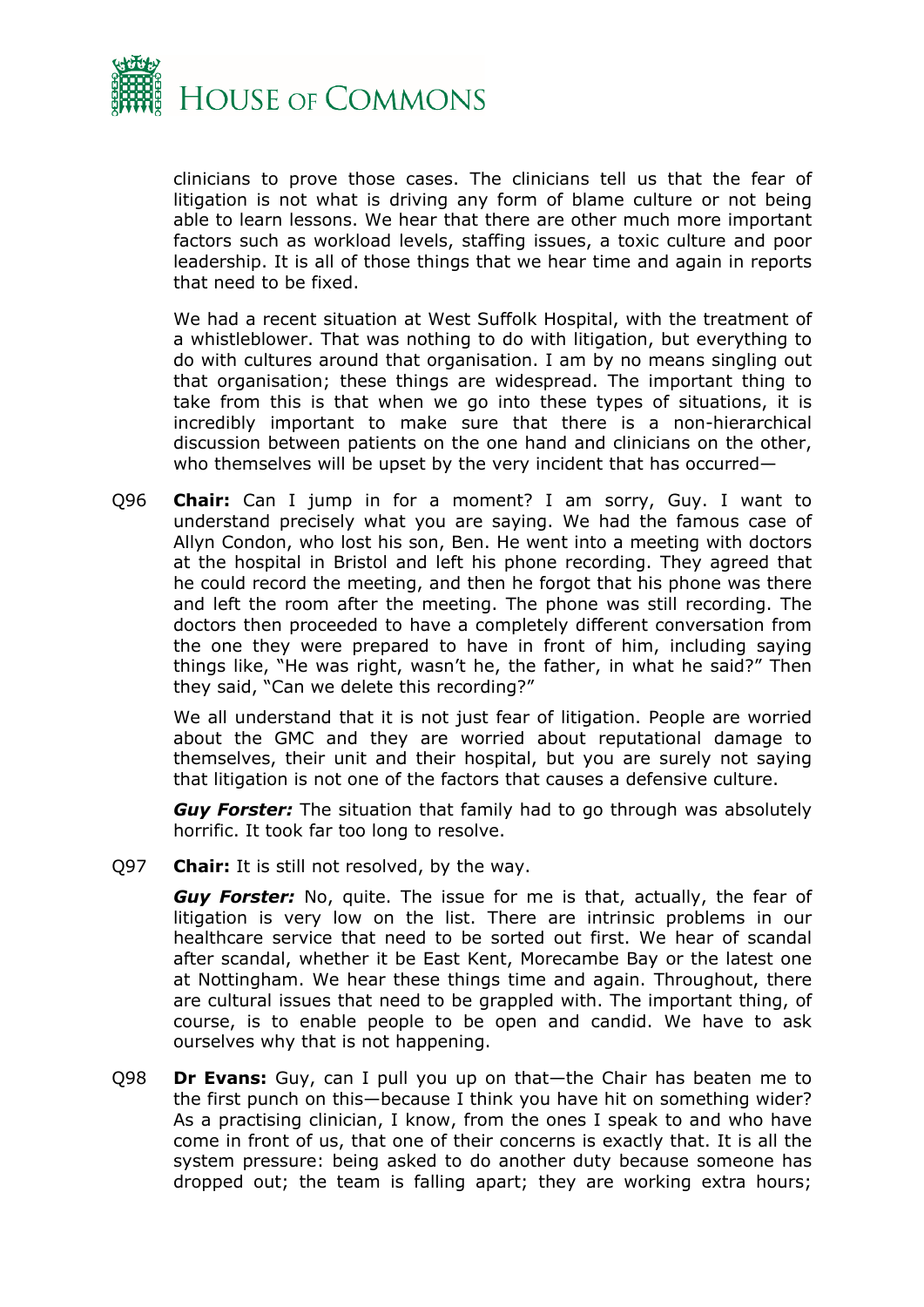

there is an A&E queue so they have been called down to help in a different department to get it sorted.

Fundamentally, you are right; they are system-based problems. However, the responsibility is duly put on the clinician individually, with the decision they take, how they manage and what they do. That often ends up, in my experience, with people making more defensive decisions on how to keep people in and what tests to request. It is more defensive. It is very easy for an A&E consultant to say, "Well, it's clearly not chest pain," when I refer someone up as a GP. It is not heart related, but they will do an ECG, blood tests and keep them in hospital for four hours to do that rather than making that assumption.

Is it your impression that actually, if we improve the greater system, that will relieve it and allow this to happen, or should it be the other way round? What I am getting at is, should it be bottom-up? Should clinicians be coming out and saying far more, "No, we are under huge amounts of pressure. This is what is going on," and pointing fingers at the system? Or is it the system top-down that should allow clinicians not to have that pressure in the first place? It is a very scary place for a clinician to say, "Yes, I have made a mistake, but if you look at what I was dealing with, I was looking after 50 patients on one ward when I was only supposed to look after 30." There is that correlation from the clinician's point of view. They are always thinking, "It doesn't matter because if I go to court I am responsible. I was looking after 50 patients, even though it should have been 30." Do you have a thought on that?

*Guy Forster:* I do. I think there is a perception problem. It is systemic. Litigation asks questions of the system rather than necessarily of the individual. If you reform the litigation system, you are still left with the difficult issues around reputation and regulation that we heard about from the international witnesses. That does not disappear. You still have those other pressures.

Clearly, clinicians often do not have the time or the resources to be able to respond to those issues. Actually, we are talking about basic honesty and integrity. There are opportunities to—

Q99 **Dr Evans:** That is really interesting. Can I interject again? A famous case that came to light, and got a lot of doctors very upset, was the Bawa-Garba case, which was about where she had moved around, what she had done and her reflective learning. I do not want to pull all that apart, but that was very reflective and hit a note in NHS staffing about how you feel exposed, where you are going and what that means for reflective learning, given that her journals were used as evidence in dealing with her.

Has the system moved on since then? Have there been lessons learnt, or what should we be learning from those kinds of cases? You are right; the reality may be different, but if perception is driving most staff in the NHS, that is part of the problem. Let's face it, most staff will not come into contact, hopefully, with a court case, or it will only be one in their career.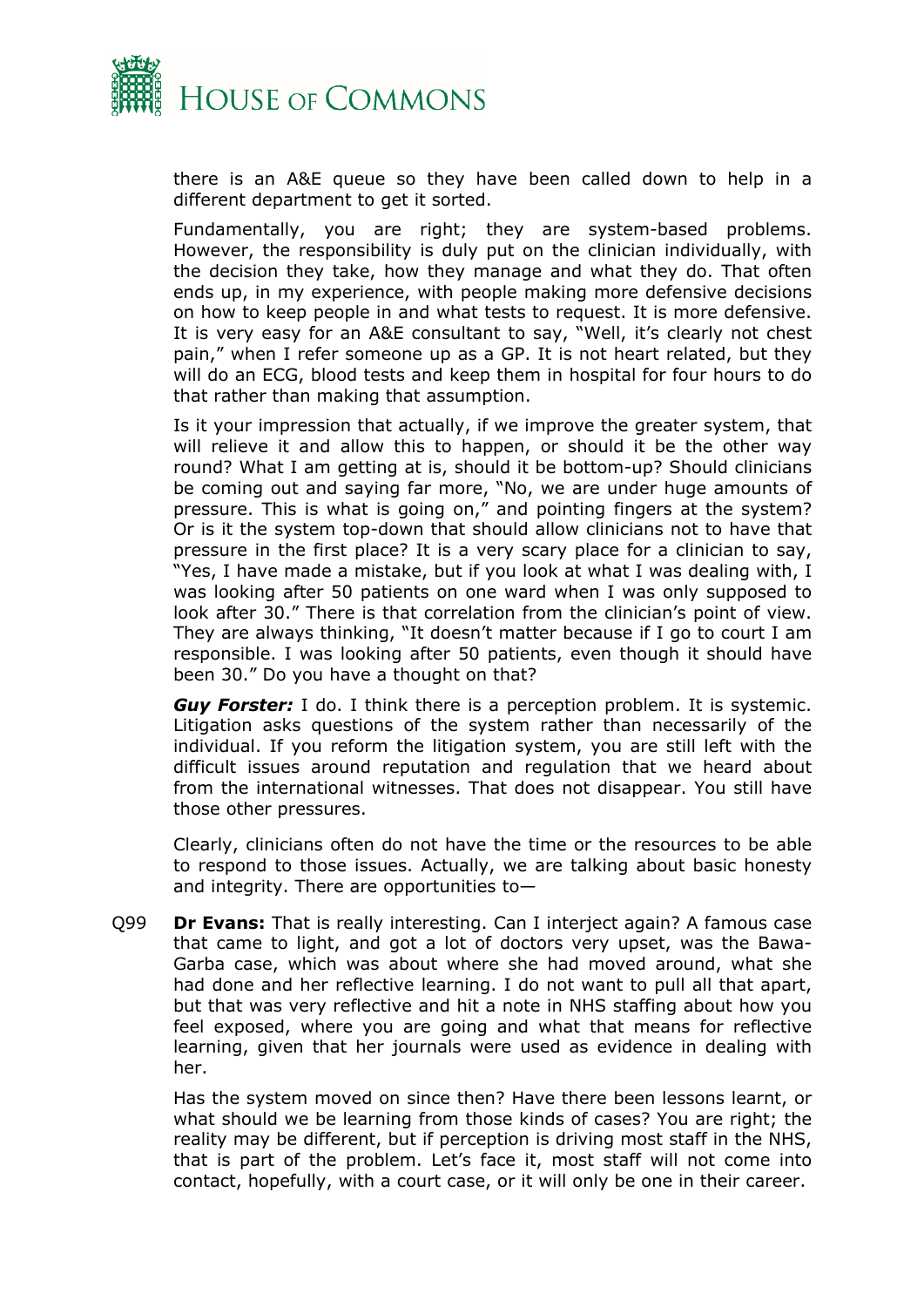

*Guy Forster:* Absolutely. There needs to be the support to create a just culture to be able to have those discussions. I do not believe that the reform of litigation is necessarily the key to that. I think the key is actually getting the responses right first time and making sure that clinicians are supported and that patients are supported through that process.

What we really lack in this country is consistency in how patients and clinicians are dealt with once harm has occurred. If we were able to have a consistent pathway that essentially said, "These are what the needs are for everybody involved," and made sure that those were met, we would have a much better system whereby we could keep dialogue going and perhaps clinicians would not feel quite so inhibited to speak up.

Q100 **Dr Evans:** There is one final question from me. We heard, very interestingly, in the last panel before from the professor from Sweden that, "One of the best things was that I knew when I made a mistake that the state and the system were there to compensate. I had something to offer." Most clinicians want to be able to give the answer or want to be able to rectify the wrong. That is human nature. Do you think we can learn more about that system? How does it currently work in British practice?

*Guy Forster:* In British practice, there is the outmoded sense that by saying sorry you are somehow admitting liability. It is absolutely not true. NHS Resolution has been clear for years that saying sorry is not tantamount to admitting liability. It is not a question of getting yourself into trouble with the regulator. What we need is a supportive organisation that actually dispels some of those myths and recognises that, at the end of the day, all anybody wants is for the harmed patient to get the support that they need and for the clinicians to be able to learn the lessons of the mistakes that were made. We need a system that encourages that from the outset, with thorough investigations, which are independent—that is key—and produce real action plans that are properly implemented. We do not have that right now.

Q101 **Chair:** Peter Walsh wants to come in.

**Peter Walsh:** Thank you. On that point, I was very struck by what Professor Gustafson said. I can really equate that with discussions I have had with other clinicians in this country, and others. The vast majority of clinicians want harmed patients to be compensated fairly, and they want that to be made easier. One of the things that is making it easier is the duty of candour in this country. It is no longer optional not to be open and honest. There is a real imperative about that.

The main point I want to make is that, while there are lessons we can learn from other systems and perhaps we can build upon them to ensure that they are completely fair to all concerned—for example, that they compensate on the basis of need, as opposed to an arbitrary tariff amount—it could be much easier even under the current system.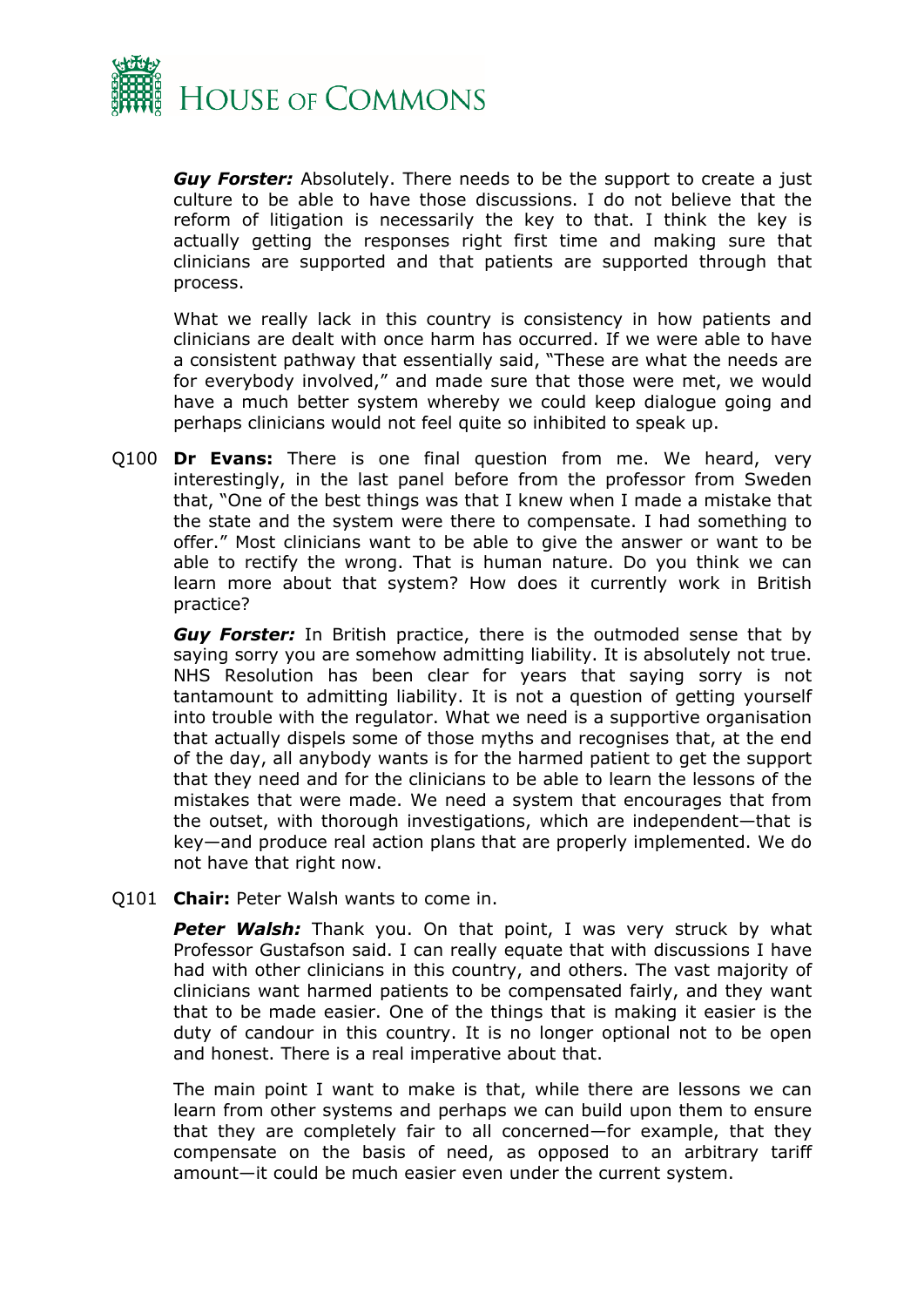

For example, to take a doctor in Dr Gustafson's position, first of all, we have the advantage in the NHS in England, and the UK in fact, of vicarious liability. It is not the doctor who is liable; it is the NHS that is sued. In that situation, you recognise that there has been an incident. You get around the table with your patient safety and governance people. You contact NHS Resolution and say, "Look, this is barn door. We really ought to be doing something for this family." The family should have access to a specialist form of independent advice and advocacy to explain their options to them. In that scenario, the most likely and best outcome for everyone would be to settle the case without the need for litigation, and you would also learn the lessons, so that everyone walked away from it a little bit better than they would have done had it gone to court.

Q102 **Chair:** Thank you. Two colleagues want to come in, but can I follow up on something you said, Guy? I am quite puzzled by your logic, and I want to see if I can understand it better.

Of course, it goes without saying that the best outcome would be if we did not have these terrible tragedies and people got it right first time. The question we are trying to understand is why we do not, and in particular why we do not have a learning culture whereby we learn from mistakes. Of course, there are lots of reasons why these things happen, including staffing shortfalls, lack of access to good technology, lack of training and all sorts of things you can point to.

We have heard some pretty compelling evidence this morning. Dr Gustafson made the comment that he was very relieved that his two orthopaedic patients could access compensation. In this country, to access compensation, you have to prove clinical negligence. In this country, if he had been an orthopaedic surgeon, he would not have been so relieved about that. He would have been worried that the only way they could access compensation was if there was a successful claim of clinical negligence. Obviously, that makes a doctor much more defensive. We have had a lot of evidence today from Scandinavia, Japan and New Zealand that makes it easier for people to access compensation, either on a no-fault basis or on an avoidability basis. It removes the defensiveness and allows a much less confrontational relationship and allows lessons to be learnt.

I cannot really understand the defensiveness that I am sensing from both of you about changing our system. I am sure there are lots of other things we need to do as well. In this Committee, we have looked at lots of those things, but one of the things causing that defensiveness is surely the fact that you have to go to court and prove clinical negligence before you can get compensation. That makes doctors, nurses and midwives very nervous.

Guy, can I ask you the difficult question that has to be asked? Last year,  $£2.2$  billion was paid by the NHS. There is a huge industry of clinical negligence lawyers. I think getting on for half that amount was legal fees. Is there self-interest in the legal profession that makes you want to resist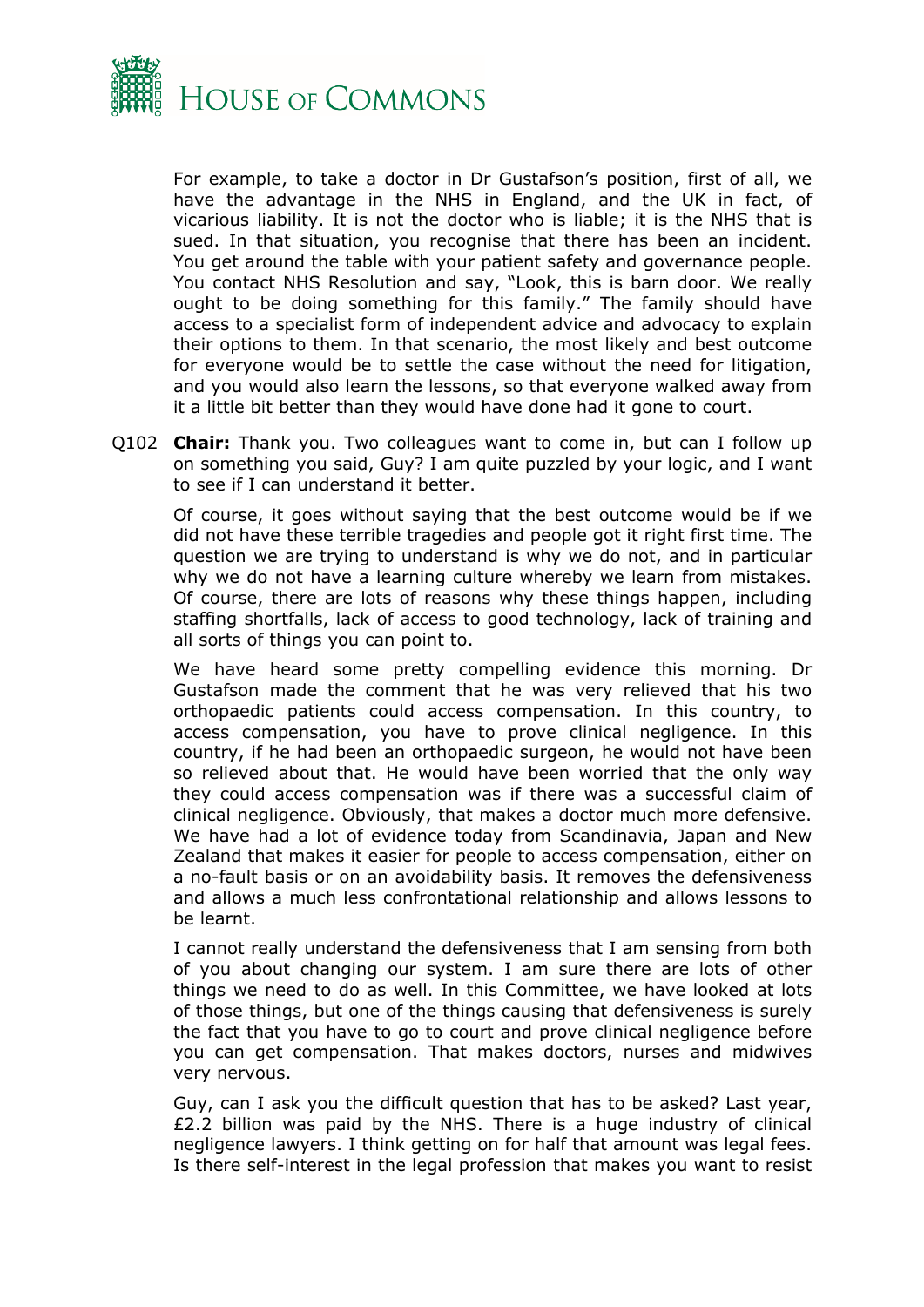

#### change?

*Guy Forster:* Absolutely not. As I say, it is really important to remember that behind these large figures we are talking about people who were harmed, at the end of the day. When you look at the process, it is not the case that everybody needs to go to court in order to receive redress because, actually, three quarters of those who receive damages in some way will receive them without the need for proceedings at all.

My suggestion is twofold. First, we need to make sure that the responses to incidents are properly carried out so that we recognise early on where there are concerns and failures in care. That can expedite things. We can look at the likes of HSIB, who are now doing the investigations that are a springboard for our early notification scheme. That looks to expedite the maternity scheme and, as Peter says, gives an opportunity to say, "We've got this wrong. Let's make sure these families are looked after."

There is still a proportion of cases that go on to court proceedings that really ought not to. We need to be honest about that and understand what is driving it. If the issue is actually that NHSR and the lawyers acting for the defendants are not able to have the resources to investigate the case properly, we need to properly resource them. If the issue is that we are not getting the families around the table with the clinicians early on, we need to change that. The most important thing in all of this is to make sure that we are having proper investigations from the outset. That will expedite these kinds of cases.

Q103 **Chair:** Do you support independent investigations? Do you think that is an important thing?

*Guy Forster:* I think it is the key. We want to make sure that when we have mediations and alternative dispute resolutions we are encouraging that pre-issue. There is no question about it. We should be leaving court for the disputes that really cannot be mediated, decided or resolved. It is important that families have the opportunity to see those disputes through when a decision cannot be reached or resolved.

Q104 **Lucy Allan:** I want to come in on the mediation point. Lauren spoke very powerfully at the outset about the need to get people round the table before positions become entrenched. Lauren, what are the obstacles to that happening? How do we speed it up in order to improve the mediation process?

*Lauren McGuirl:* A lot of claimants and defendants think that they need to fully investigate everything in relation to the claim before they can have a meaningful discussion. That is simply not the case. Often at the outset, the high emotions and reactions on both sides lead to the positional points that we have all discussed, and which even the international panel touched on. Essentially, clinicians get worried and they do not know what they can or cannot disclose. In the meantime, patients are trying to figure out what is going on and how they fix it, and how they prevent it from happening again.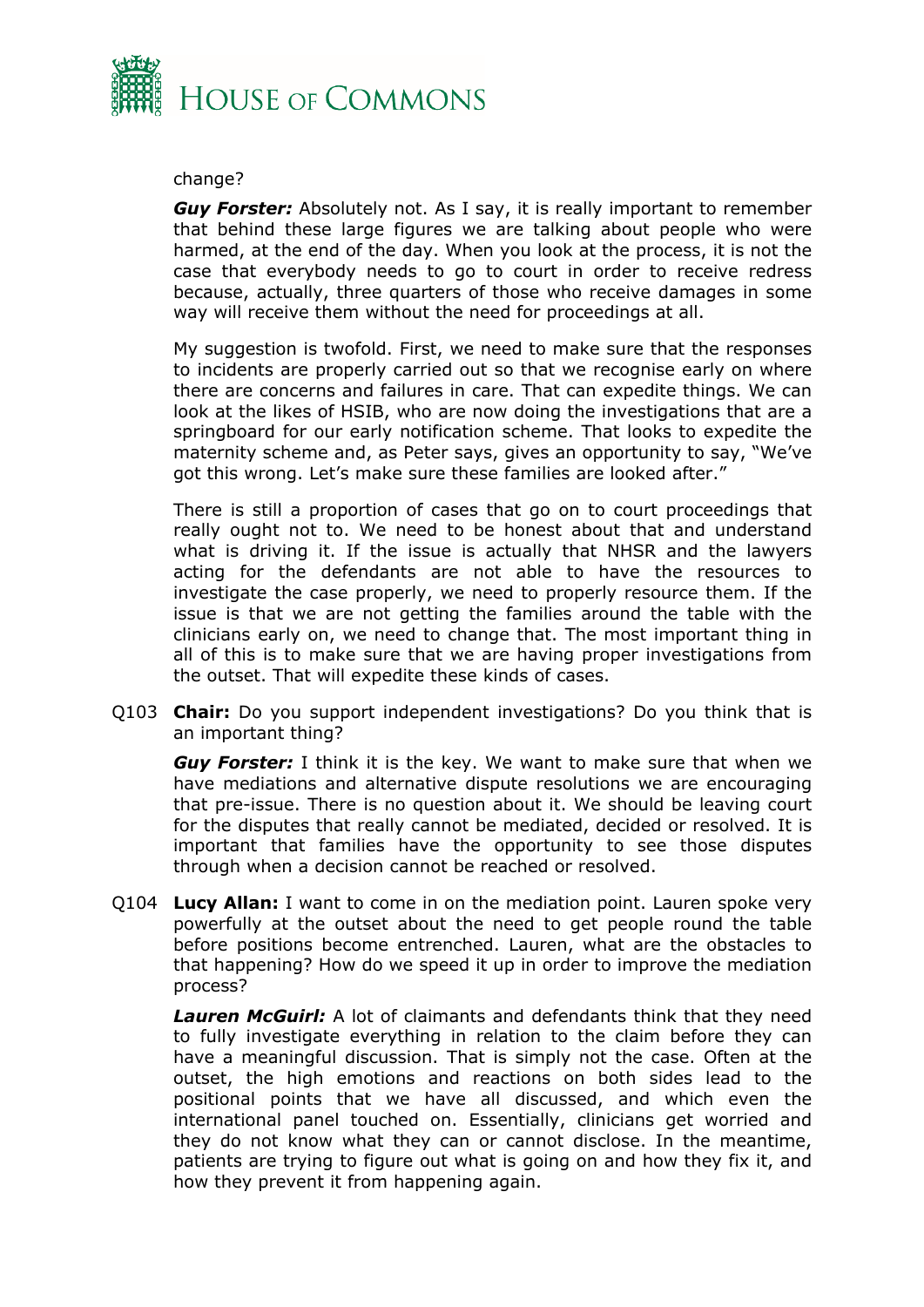

In order to have the parties able to come early on, it is about having a steer such as, "Have you considered mediation? Is this something that you have thought about? Is this something that you have agreed?" Having mandatory mediation is also a possibility and, we think, would be quite powerful. Further, looking at the system that we have now, before the claim is provided with directions in a court, if it is to go down the litigation route, it is about whether the judge has looked at whether you have really engaged in talking to each other, or you have just sat behind the pieces of paper that you are exchanging.

When you are looking at a legal claim, it is a limited lens. You are looking at whatever the legal test is that has to be met, and you are looking at the evidence that has to be presented in that way. Clinical negligence cases are much broader beyond that lens. Therefore, it is important that parties know that it is available, that they have resources to understand how it works and that they are steered in that direction, so that they can avail themselves of those resources.

Q105 **Lucy Allan:** Thank you. Can I quickly bring in Simon Hammond, if you are still there? What does NHS Resolution do to persuade people that they should go down the mediation route and to enhance co-operation in mediation?

*Simon Hammond:* We recognise that mediation is important, but it is one of a number of tools for dispute resolution. We certainly would not advocate that mediation be required in every case. There is a host of cases, as others have alluded to, and nearly three quarters of our cases settle pre-proceedings, without formal court proceedings having to be issued by the claimant to receive compensation or an answer of eligibility.

In that sense, we automatically work with claimant lawyers. We encourage claimant law firms and, where possible with litigants in person, claimants themselves to enter a process of discussing the case, be that by a stocktake meeting, a roundtable or face-to-face or telephone negotiations. In a certain class of case, mediation is one way of resolving it. We encourage that as much as possible. Our strategy is resolution prior to court proceedings.

Q106 **Lucy Allan:** Is that openness and transparency, and the need to recognise that something has gone wrong and communicate that to the family, something that you now see happening in the NHS, or is that still an obstacle to resolution?

*Simon Hammond:* It is difficult to answer that question because we only see a small proportion of claims reach us compared with incidents that occur in the NHS. We always encourage openness and candour. We have produced literature on that. I think my colleagues have referenced the material already. We always encourage that because it then removes some of the adversarial nature. Saying sorry is not tantamount to an admission of liability. That is a completely separate threshold test.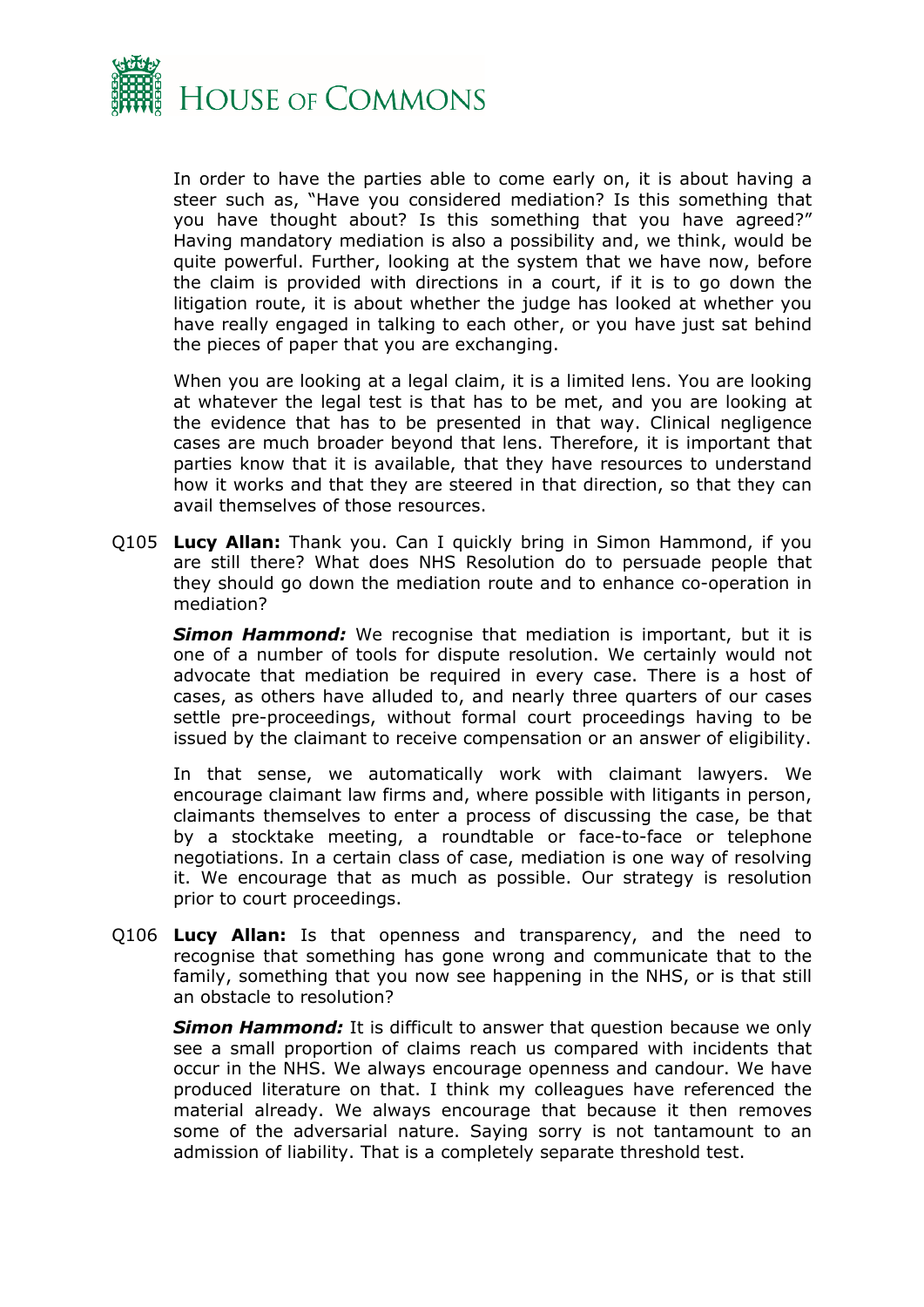

In a mediation situation, we encourage trusts or clinicians to attend, where possible. We have been really successful through the pandemic in doing that through virtual means, so that we do not take people away from their day job and very busy clinicians do not have to take complete days out of their schedule to attend a mediation. Having them there remotely in a similar environment to the one we are in today means that they can attend simply to express their view to the family, while we can move on to the actual settlement of the claim without necessarily their involvement. We have had really good success through the pandemic, working with others, in achieving that.

**Chair:** Thank you. We have Dean Russell and then we will conclude with a final question from Luke Evans.

Q107 **Dean Russell:** My question, coming back to you, Simon, is regarding the learning and the process of learning. As part of the process, do you have a record of all the data on similar types of incidents and what led up to them, so that other organisations in the NHS can learn from that and make sure that they do not repeat the same mistakes that may have led up to an incident or an accident, or a situation that then leads to litigation?

*Simon Hammond:* Yes. We hold a really unique position. We have all of the data from clinical negligence claims that are presented to us. We have a safety and learning function in our organisation that reports back to trusts on annual scorecards. They also do thematic reviews and publish volumes of literature to help the system.

We also recognise that it cannot just be us that deliver that learning. We work with system partners across the whole of the NHS to derive learnings. For example, in the EN scheme we work with a variety of system partners in the maternity safety space to deliver some of the learnings that we see occurring through claims. Those learnings are obviously triangulated with incident reports and complaint reports through such initiatives as the Getting it Right First Time production that we co-authored with them on learning from litigation claims.

Q108 **Dean Russell:** Do you have a track record of how much that has impacted on or reduced incidents of a similar nature? For example, if there is a particular type of issue that has happened in the past, has that learning been truly embedded, and is the impact of the learning measurable, or is it the case that people are doing the training but it is not necessarily seeping through to the whole organisation to reduce future harm?

*Simon Hammond:* I would probably refer back to earlier comments made in some of the international comparisons for that question, because it is difficult to measure the impact specifically that we can provide. We are not the training body. We can make recommendations but we obviously work in a complex health system, where lots of others are also system partners with us, to deliver those learnings. Therefore, it is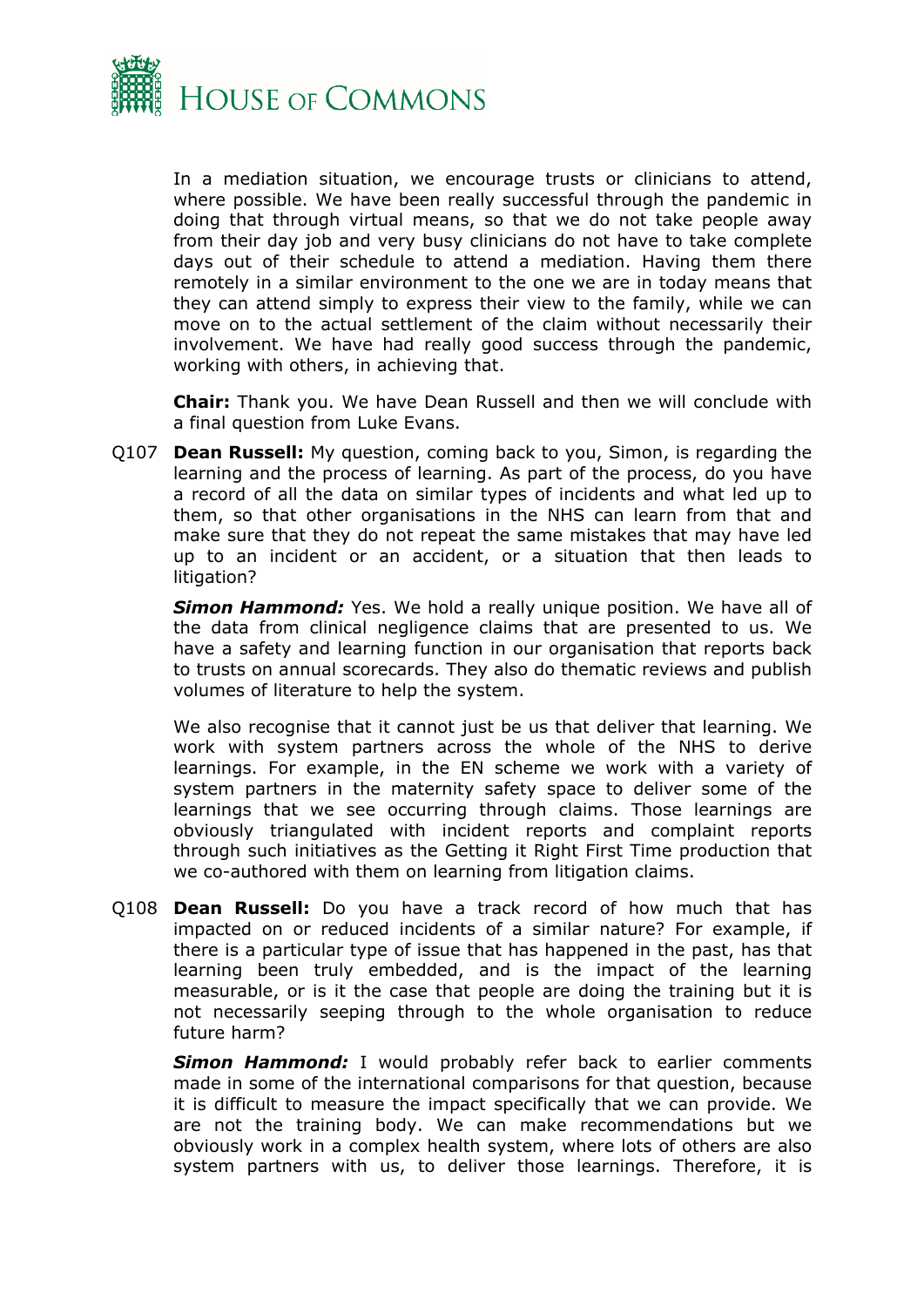

difficult for us to actually measure a direct impact and say, "This piece of literature had that impact on the totality of the system." We are confident that people take into consideration the publications that we produce, and then embed them for the purposes of learning from what we have seen in clinical negligence claims.

Q109 **Dean Russell:** Would it be helpful if there was a wider body or measure of those sorts of things? If a particular type of incident or accident has then led to litigation, surely as a body of the NHS you would want to be able to see that there is a fall in that, post litigation or post the incident, across the entirety of the NHS. I understand what you are saying about the training piece, but if that does not exist as it currently stands, would it be something that would be worth perhaps putting into place in the future?

**Simon Hammond:** I think I would reference there the Getting it Right First Time initiatives. In conjunction with many others, including us, they have documented where there have been falls and different variations of standards that have been applied across the NHS. As a result of their programme, they have witnessed reductions in both the claims and incidents that have occurred. I think that type of learning already exists.

Q110 **Dean Russell:** Thank you. It is more the measurement of the reduction. Finally, if I may, with regard to patients and those who have gone through what at times can be life-changing and awful situations, how much are patients involved in the post-learning process? Do you have patient voices within that training so that it is not just looking at it from a clinician's perspective but also understanding the sorts of issues and the concerns and language that patients might have been using in the run-up to raise their concerns that were not perhaps picked up on in previous cases?

*Simon Hammond:* If I can be clear, we do not deliver the training as such at local level. We often necessarily implement and encourage training programmes, but we do not deliver them across the totality of the systems. I thought I would make that point clear.

Coming to your main question, we take families' views, and we often publish literature that includes case histories. Our safety and learning function attends mediations as well, so they can include families in discussions with the trust and clinicians on what can be learnt from their individual cases.

Q111 **Dean Russell:** Excellent. Can I ask one further question, if I may go to you, Lauren, from a dispute perspective and your expertise in that area? How important is it for families during the dispute resolution process to know that learnings are in place so that others do not go through the same issues, or are they generally more focused on their own situation? What is the general trend of that?

*Lauren McGuirl:* First and foremost, they will be dealing with the impact that personally affects them, but of very, very high importance—you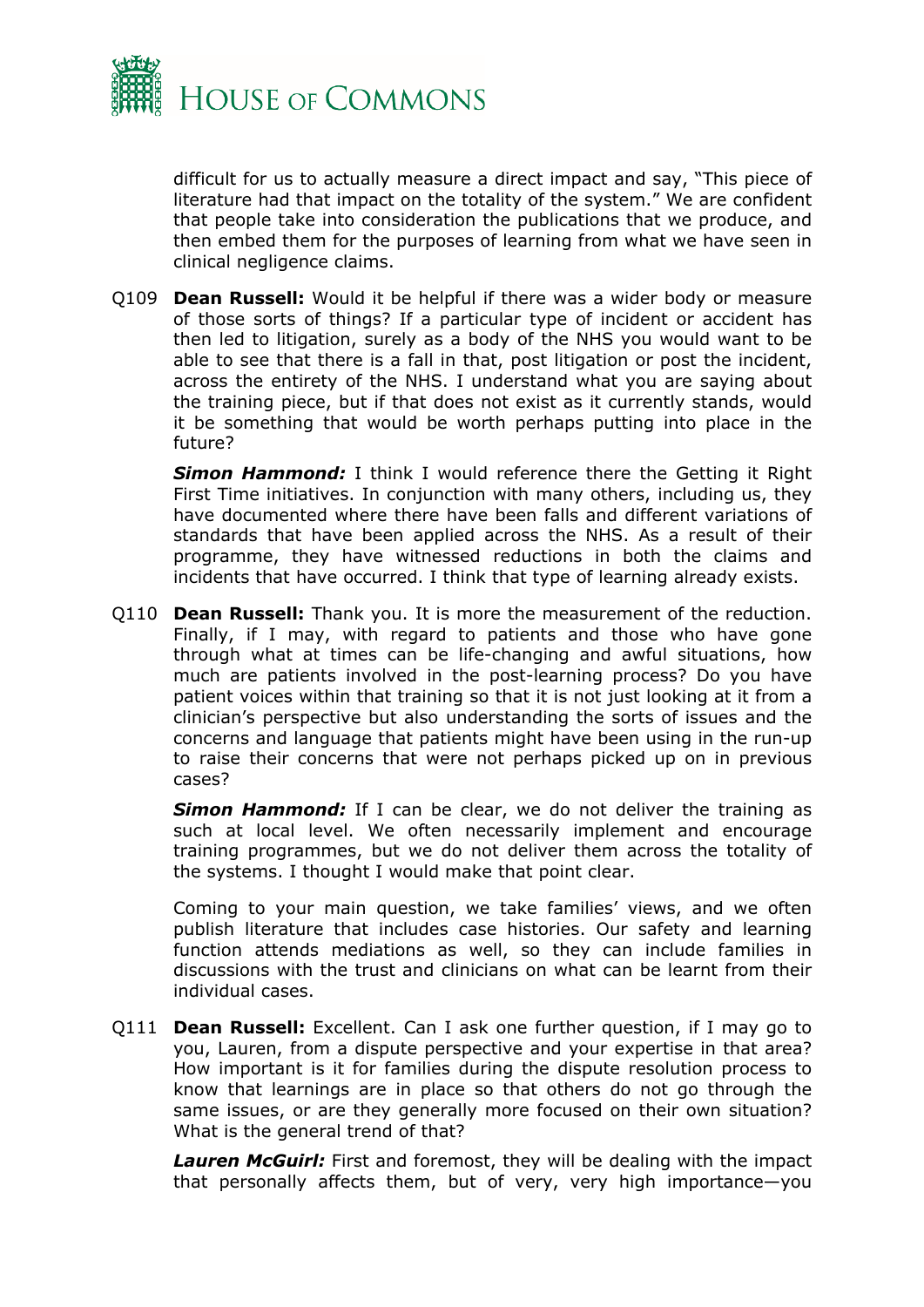

heard it from the patients who spoke to this Committee—is that they want to ensure that there are lessons learnt and protections put in place so that it does not happen again. That sits well above the priority of compensation, which is often the lowest on the list.

It is being able to ensure that the issue is being dealt with holistically and appropriately, and, lastly, as we heard time and again from all of the panellists, in a very timely manner, so that it is not lingering for several years before potentially the learning fully comes out. That is really what they are looking at. It is a very high priority, and it is why, whether you want to call it mediation or facilitation, having a neutral party who can essentially help the parties have that discussion in a safe and constructive manner is really key early on.

Q112 **Dean Russell:** Very finally to you Lauren—my final, final, final question; it is such an important topic around the learning and putting patients at the heart of this—how much do you see that long-term engagement happens? Once the dispute resolution happens, and perhaps litigation, do you happen to know whether there is long-term engagement with those families to let them know how things have been embedded in the system and let them know that those learnings have been put in place to let them know that their raising it made a difference?

*Lauren McGuirl:* That is where our involvement ends. While we are there for the mediation, and often we will be involved for a small time afterwards helping the parties to solidify their agreements in relation to that, what we are involved in is the next stages, which is where it goes after the patient has been able to voice their issues. I think that is where Simon comes in and, more importantly, where safety and learning comes in.

As Simon mentioned, it is very common for the safety and learning team to attend a mediation in order to gain learning. One of the things that the mediators invariably ask at the end of the mediation is, "Are there any more general points? Is there anything else you would like to share or discuss?", and the parties are able to deal with that. That is all done in a confidential and privileged discussion, which helps go back to the issue that we talked about earlier, which is having clinicians or representatives from the NHS being concerned about how it is going to impact. It is a confidential and privileged discussion, so they are able to share more openly and candidly.

**Dean Russell:** Thank you very much.

**Chair:** For our truly final question, Dr Luke Evans.

Q113 **Dr Evans:** Given what Lauren said about compensation and its position, I was struck by Peter's response when you said no to tariffs on conditions, which slightly jarred with what the professor in Japan talked about. He argued that one of the criticisms they deal with is that there should be grading within cerebral palsy of what they pay out, and he suggested that would not work. I am struggling to understand your position on the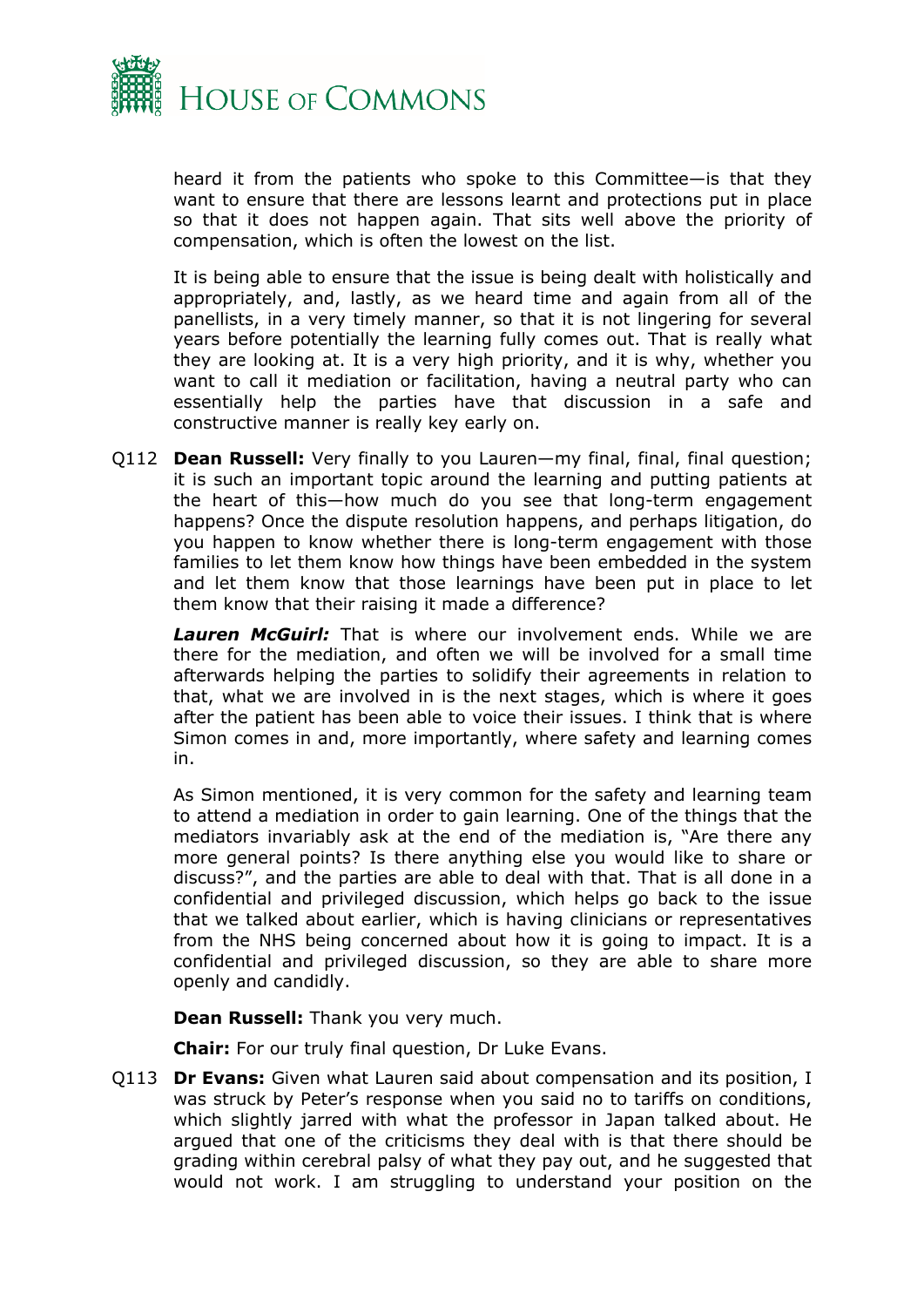

juxtaposition of how we get that right.

If compensation is lower down—as taxpayers we want to reduce that burden, and of course primarily we want to stop mistakes happening in the first place—should they be there? Is it better to have a system that learns and the money is reinvested from that, and yet still get some compensation, or to increase the compensation and get into a situation where we ask, "If they are wealthy parents and they have a baby, what are their life opportunities?" Where does that get us to? How do you square that circle?

**Peter Walsh:** I think we need to look at it through the lens of justice, particularly in the case of patients and families who have been affected by perfectly avoidable, even negligent, occurrences or incidents. It would be intolerable, I think, that having already suffered that massive insult and harm, they have to foot the bill for the cost of that to society by having their access to justice diluted by having their compensation topsliced. That is what I meant about the danger of going down a tariffbased approach. If we had a system that was based on learning and on avoidability, as opposed to apportioning individual blame, it is something that we and most patients would welcome with open arms so long as all of the criteria are met in terms of fair compensation, independence and impartiality, timeliness, and so on.

The trouble is that, so far, every time this has been looked at, the proposals that have come up have been too costly. Sir Liam Donaldson's proposals were ditched because they were too costly to compensate people fairly; likewise, with Sheila McLean in Scotland. I was on her working party that came up with a no-fault scheme, which was well designed. It was not accepted by the Treasury because they realised that if they compensated everyone fairly on that scheme, they could not afford it. Even the rapid response redress scheme consulted on by the Department of Health a few years ago had at its centre paying for the administration of the scheme by taking 10% of the needs-assessed award of damages that a court would make to a brain-damaged baby. That is what we have to square. Can we afford a scheme that, in an ideal world, would be something we would all want, while still maintaining access to justice?

Q114 **Dr Evans:** On that question, the professor said that one of the big political arguments is that social care, the state, should pick up the other side. That is the budget constraint where they have the problem. Is it better to get a system in place and then have a fight over it and where that budget will range, or carry on with the system we have and still have the potential problems? It is the devil and the deep blue sea I feel I am asking you about.

*Peter Walsh:* It would be asking a lot for the kinds of families that you have heard giving evidence to the Committee, and the people we have daily conversations with in our charity, to risk the security of their family's care going forward by saying, "Let's fix the first bit and hope that